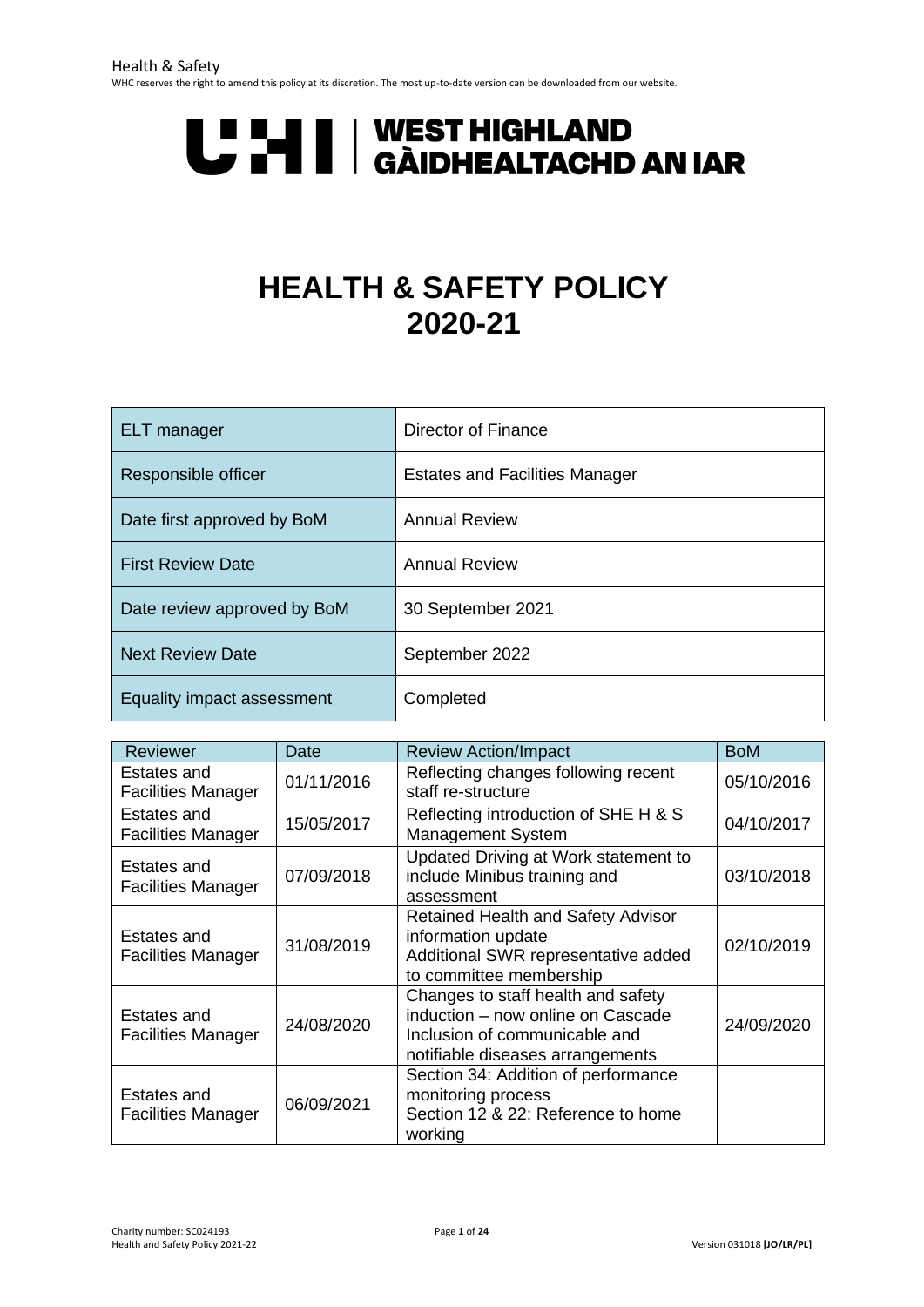WHC reserves the right to amend this policy at its discretion. The most up-to-date version can be downloaded from our website.

#### **Contents**

| 1.  |  |
|-----|--|
| 2.  |  |
| 3.  |  |
| 4.  |  |
| 5.  |  |
| 6.  |  |
| 7.  |  |
| 8.  |  |
| 9.  |  |
| 10. |  |
| 11. |  |
| 12. |  |
| 13. |  |
| 14. |  |
| 15. |  |
| 16. |  |
| 17. |  |
| 18. |  |
| 19. |  |
| 20. |  |
| 21. |  |
| 22. |  |
| 23. |  |
| 24. |  |
| 25. |  |
| 26. |  |
| 27. |  |
| 28. |  |
| 29. |  |
| 30. |  |
| 31. |  |
| 32. |  |
| 33. |  |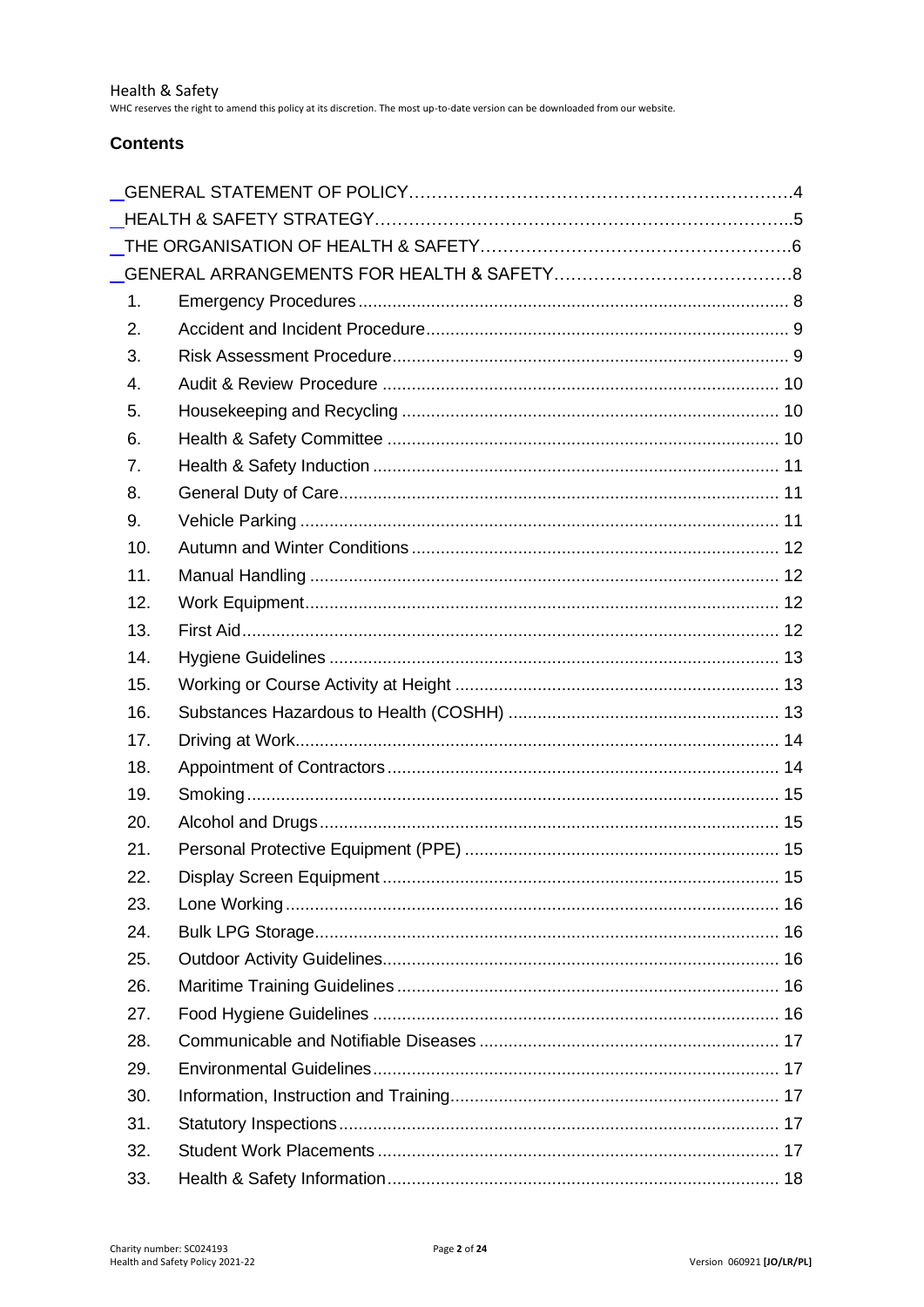Health & Safety

WHC reserves the right to amend this policy at its discretion. The most up-to-date version can be downloaded from our website.

| _THE ORGANISATION OF HEALTH & SAFETY                 | APPENDIX 119 |
|------------------------------------------------------|--------------|
| _FIRE EVACUATION PROCEDURE                           | APPENDIX 220 |
| FIRE DRILL PROCEDURE (as appropriate to each centre) | APPENDIX 321 |
| INCIDENT REPORTING PROCEDURE                         | APPENDIX 422 |
| <b>HEALTH &amp; SAFETY COMMITTEE</b>                 |              |
| <b>HEALTH &amp; SAFETY INDUCTION CHECKLIST</b>       | APPENDIX 624 |
|                                                      |              |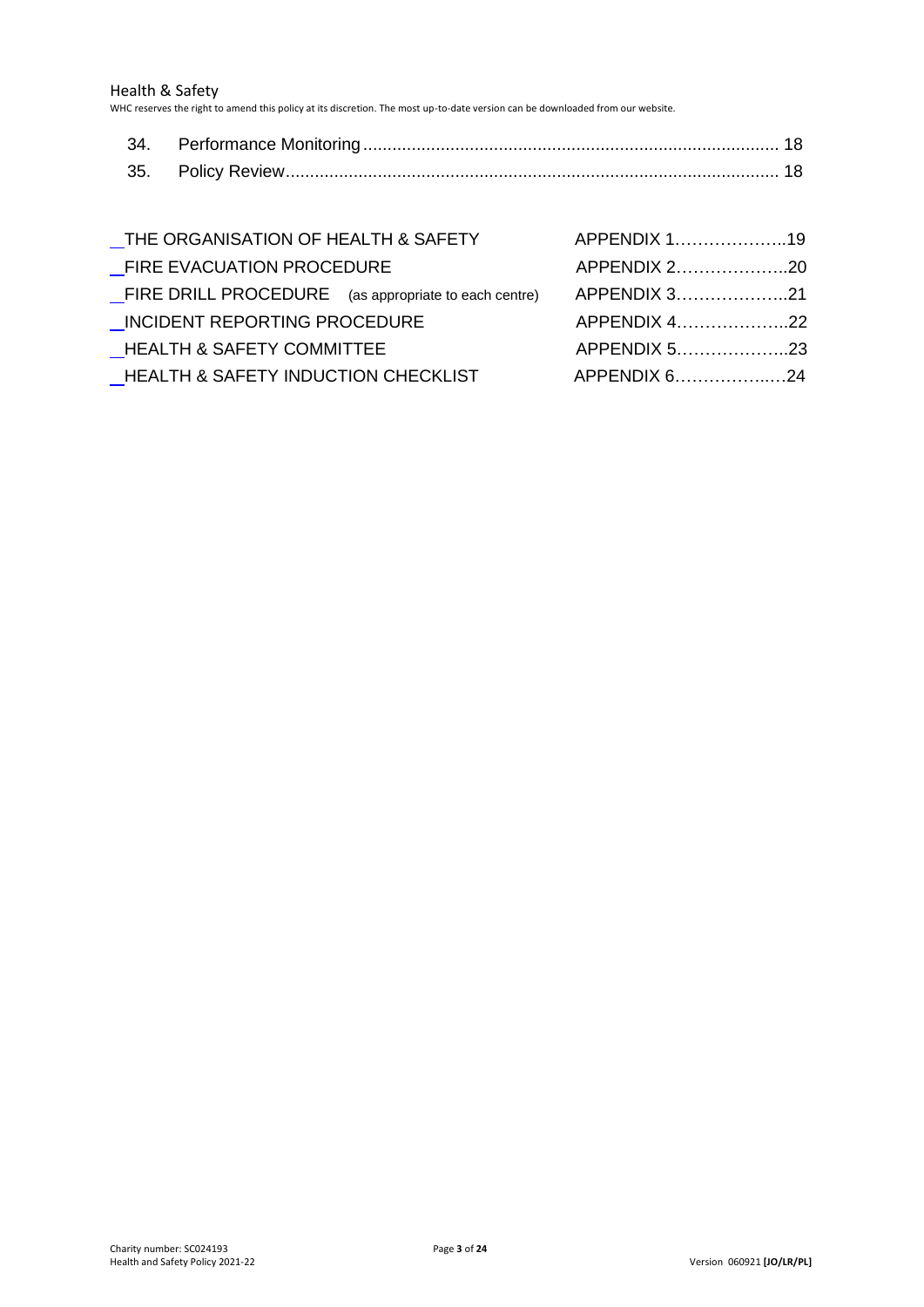<span id="page-3-0"></span>

University of the University of the University of the University of the University of the University nan Eilean West Highland College | Colaiste na Gàidhealtachd an Iar

# **HEALTH AND SAFETY**

# **GENERAL STATEMENT OF POLICY**

West Highland College UHI will comply with all statutory health and safety requirements as a minimum standard and will ensure, so far as is reasonably practicable, the health and safety of all staff, students or other persons affected by the activities of West Highland College UHI.

West Highland College UHI will actively promote a positive safety culture with all persons affected by the activities of West Highland College UHI. Foreseeable hazards will be identified and risks systematically eliminated, reduced or controlled by workplace precautions, so far as is reasonably practicable, to minimise the likelihood of accidents occurring.

This policy explains West Highland College UHI safety management systems including how responsibilities and accountabilities for controlling health and safety risks are allocated.

This policy will be reviewed at a minimum of annual intervals.

<span id="page-3-1"></span>**SIGNED: DATE: NAME:** Derek Lewis Chair of the Board of Management West Highland College UHI **SIGNED: DATE: NAME:** Lydia Rohmer Principal & CEO West Highland College UHI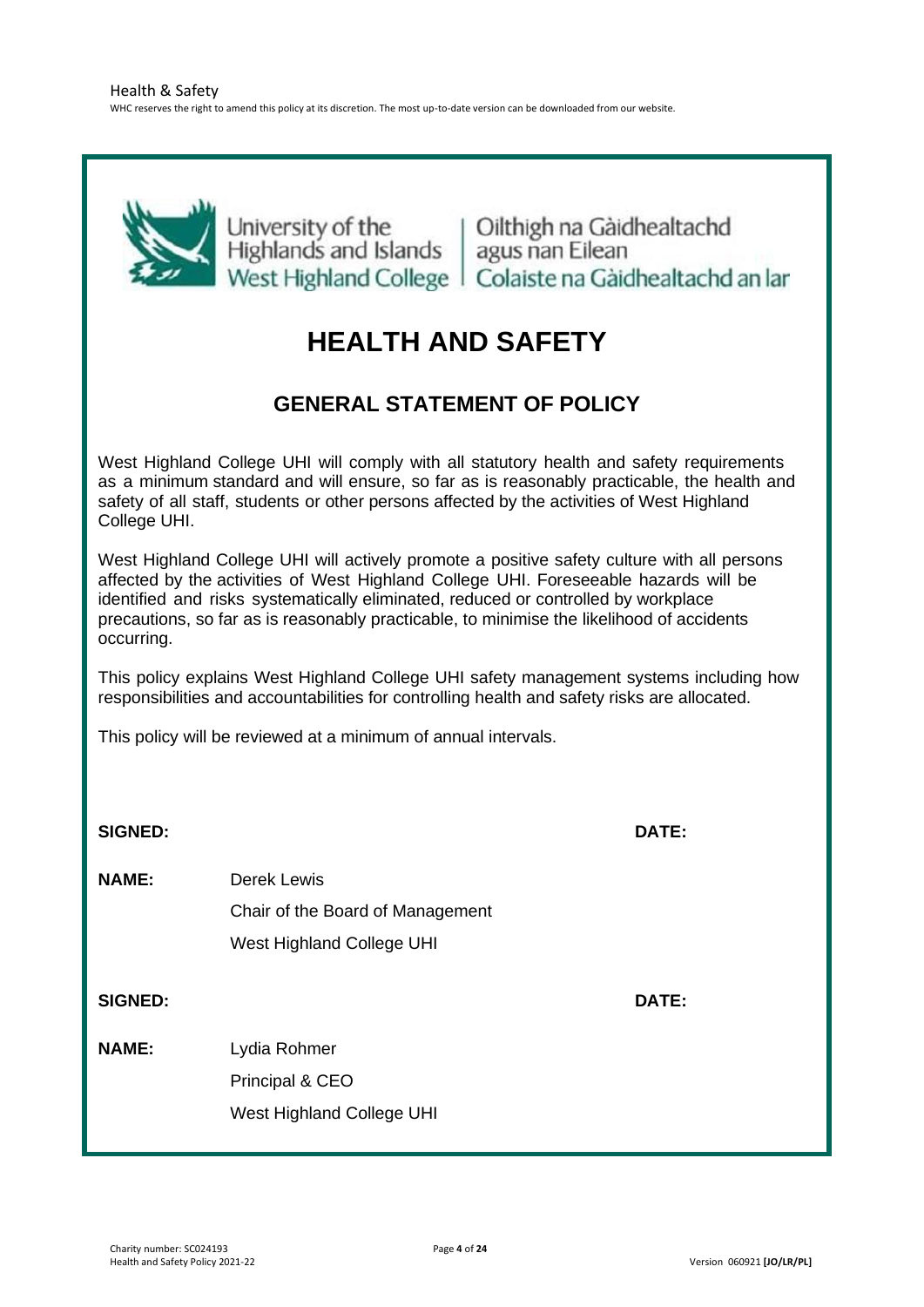WHC reserves the right to amend this policy at its discretion. The most up-to-date version can be downloaded from our website.

# **HEALTH & SAFETY STRATEGY**

#### **To encourage and develop a vibrant health and safety culture by:**

- Communicating to all staff, the commitment to the General Statement of Policy.
- Gaining the commitment of all staff to the objectives and to ensure their full involvement in implementing those objectives.
- Developing effective systems and procedures to ensure that information on legislation and codes of practice are communicated and complied with as a minimum standard.
- To commit sufficient resources to ensure that health and safety objectives can be met.
- Maintaining a regular system of monitoring and inspection, designed to identify situations and areas of concern which require improvement.
- Maintaining adequate first aid and welfare facilities in all areas of West Highland College UHI activity.
- Ensuring all staff are aware of their personal responsibilities and accountability and are given formal accredited training to enable them to contribute fully in the achievement of the objectives.
- Maintaining plant, equipment and systems of work that eliminate, as far as is reasonably practicable, any risks to the health and safety of staff and others who may be affected by college activities.
- Preventing and controlling pollution and by reducing waste through elimination, reduction and recycling measures.
- Maintaining adequate records to monitor and analyse safety performance, including the need to identify root causes through causal analysis and to communicate the outcomes to staff.
- Actively promoting staff and student representation on the health & safety committee and any other course committees where appropriate to the provision of a safe working and learning environment.
- Maintain a safety organisation capable of supporting this strategy.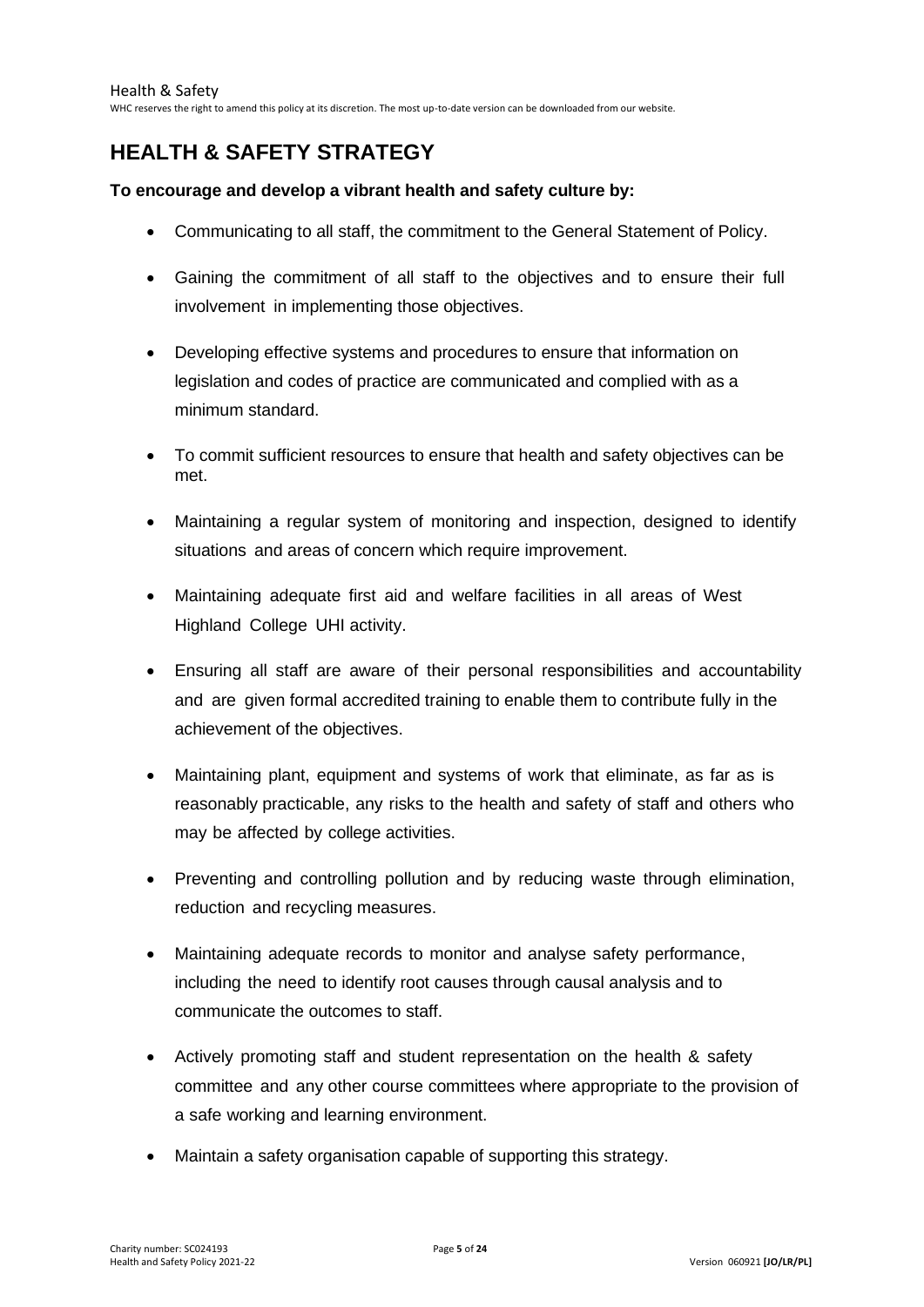# <span id="page-5-0"></span>**THE ORGANISATION OF HEALTH & SAFETY**

#### **See Appendix 1**

#### **Board of Management**

The Board of Management of West Highland College UHI will set the direction for health, safety and welfare and have overall responsibility for ensuring the health, safety and welfare of all staff, students, visitors, or other persons affected by the organisation's activities, so far as is reasonably practicable. The Chairman and Board members will ensure that health & safety management systems and standards are monitored regularly to ensure their effectiveness.

Promoting a strong signal of the strategic importance of health and safety, the College has a nominated Board member acting in the role of health and safety champion; helping to ensure that robust risk management processes support the board of management who have both collective and individual responsibility for health and safety.

#### **Principal & Chief Executive Officer**

The Principal & Chief Executive Officer has the day-to-day responsibility for ensuring the health, safety and welfare of all staff, students, visitors, or any other persons affected by the organisation's activities, so far as is reasonably practicable, at each of the College's Centres or where any College activities take place.

The Principal & Chief Executive Officer will ensure that a Health & Safety policy is established which will be an integral part of the organisation's culture, values, and performance standards The Principal & CEO will ensure that sufficient resources are available to support the health & safety strategy and that effective health and safety management systems and procedures are implemented throughout the organisation.

#### **Executive Leadership Team (ELT)**

Reporting to the Principal and CEO, members of the Executive Leadership Team will have the day-to-day responsibility for ensuring that health and safety systems and procedures are suitably implemented in all areas of college activity. Members of the Executive Leadership team are responsible for the implementation of the College Health & Safety Policy, and they will ensure, so far as is reasonably practicable, full compliance with all statutory requirements within their respective areas of responsibility.

Executive Leadership Team Members will:

- Be familiar with the College Health & Safety Policy
- Take a direct interest in its implementation
- Ensure implementation and enforcement of all safe systems; and
- Support those charged with carrying out the Policy

#### **Curriculum Area Leads**

Reporting to the Head of Curriculum, Curriculum Area Leads will ensure, so far as is reasonably practicable, that staff under their control are aware of the College Health & Safety Policy and that the Policy is fully implemented in each area of defined responsibility.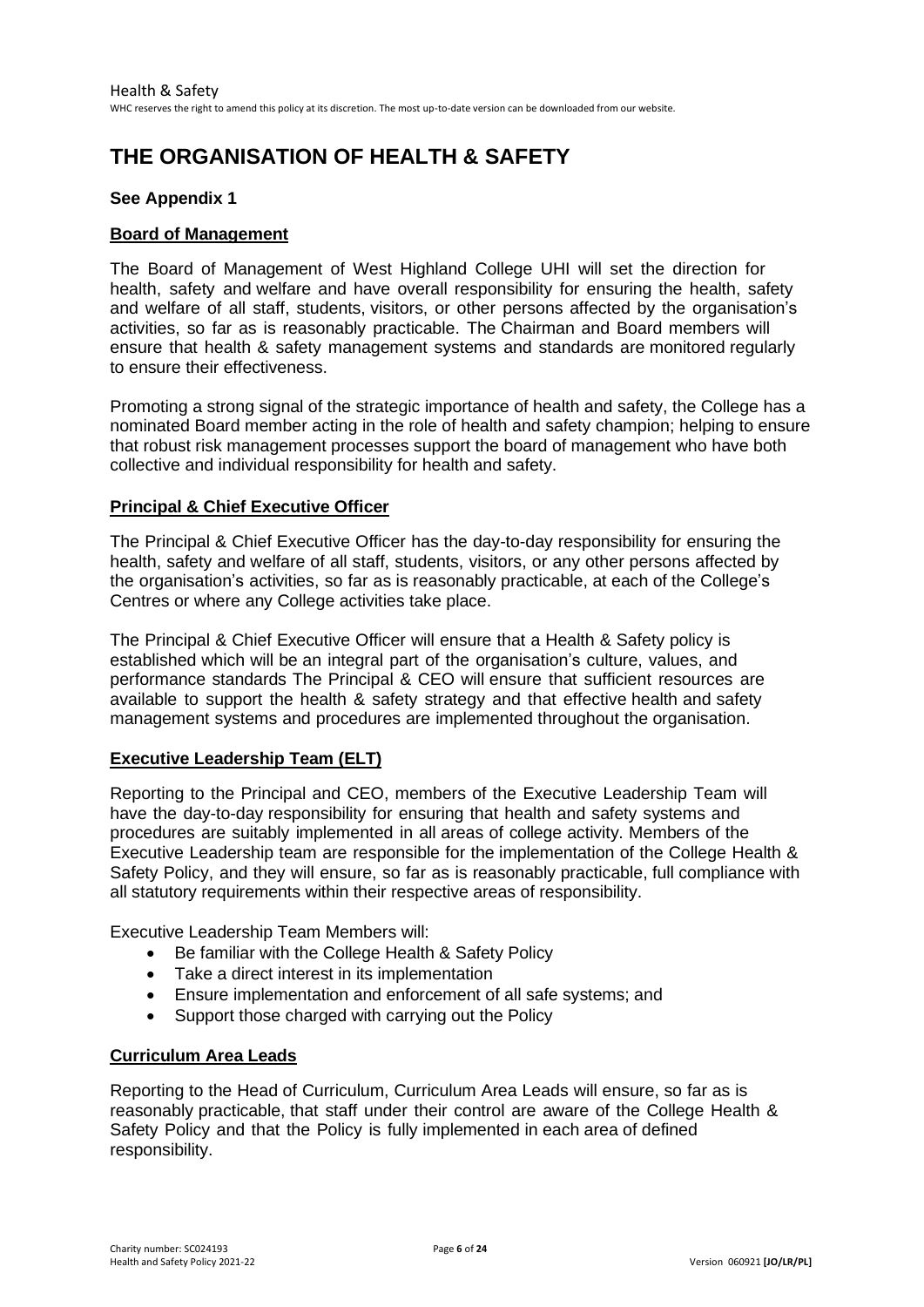Curriculum Area Leads will:

- Ensure that staff under their control understand and implement the College Health & Safety Policy
- Ensure that health & safety responsibilities are understood and that safe systems are complied with
- Ensure that risk assessments are carried out and where any significant risks are identified, the risks are assessed and either eliminated, reduced or precautions are put in place to minimise the risk, so far as is reasonably practicable.

#### **Support Managers**

Reporting to a Line Manager, Support Managers will ensure, so far as is reasonably practicable, that all staff under their control are aware of the College Health & Safety Policy and that the Policy is fully implemented in each area of defined responsibility.

Support Managers will:

- Ensure that staff under their control understand and implement the College Health & Safety Policy
- Ensure that health & safety responsibilities are understood and that safe systems are complied with
- Ensure that risk assessments are carried out and where any significant risks are identified, the risks are assessed and either eliminated, reduced or precautions are put in place to minimise the risk, so far as is reasonably practicable.

#### **Health & Safety Advisor**

The College has retained the services of Clarity Safety Solutions to provide competent assistance and general health & safety advice to the College as required by the Management of Health and Safety at Work Regulations, the Regulatory Reform (Fire Safety) Order and Fire Safety (Scotland) Regulations 2006.

The Estates & Facilities Manager is the 'nominated person' for RIDDOR reporting on behalf of West Highland College UHI and will monitor health & safety systems and their implementation across all of the College Centres.

In the absence of the 'nominated person', the deputy in the first instance for RIDDOR reporting will be the Finance Director and secondly, the College Principal & CEO. If required, the H&S Advisor will assist with the reporting process to ensure appropriate compliance with The Reporting of Injuries, Diseases & Dangerous Occurrence Regulations 2013 (RIDDOR).

#### **All staff at West Highland College UHI**

In accordance with the 'general duty of care' placed on every employee by Section 7 of the Health & Safety at Work etc. Act 1974, all staff will:

- Take reasonable care for their own health and safety
- Take reasonable care for the safety of anyone who may be affected by their acts or omissions
- Co-operate with management to enable the College to fulfil its statutory obligations
- Report any defects to premises and/or work equipment
- Report any accidents and near misses; and
- Report any health and safety concerns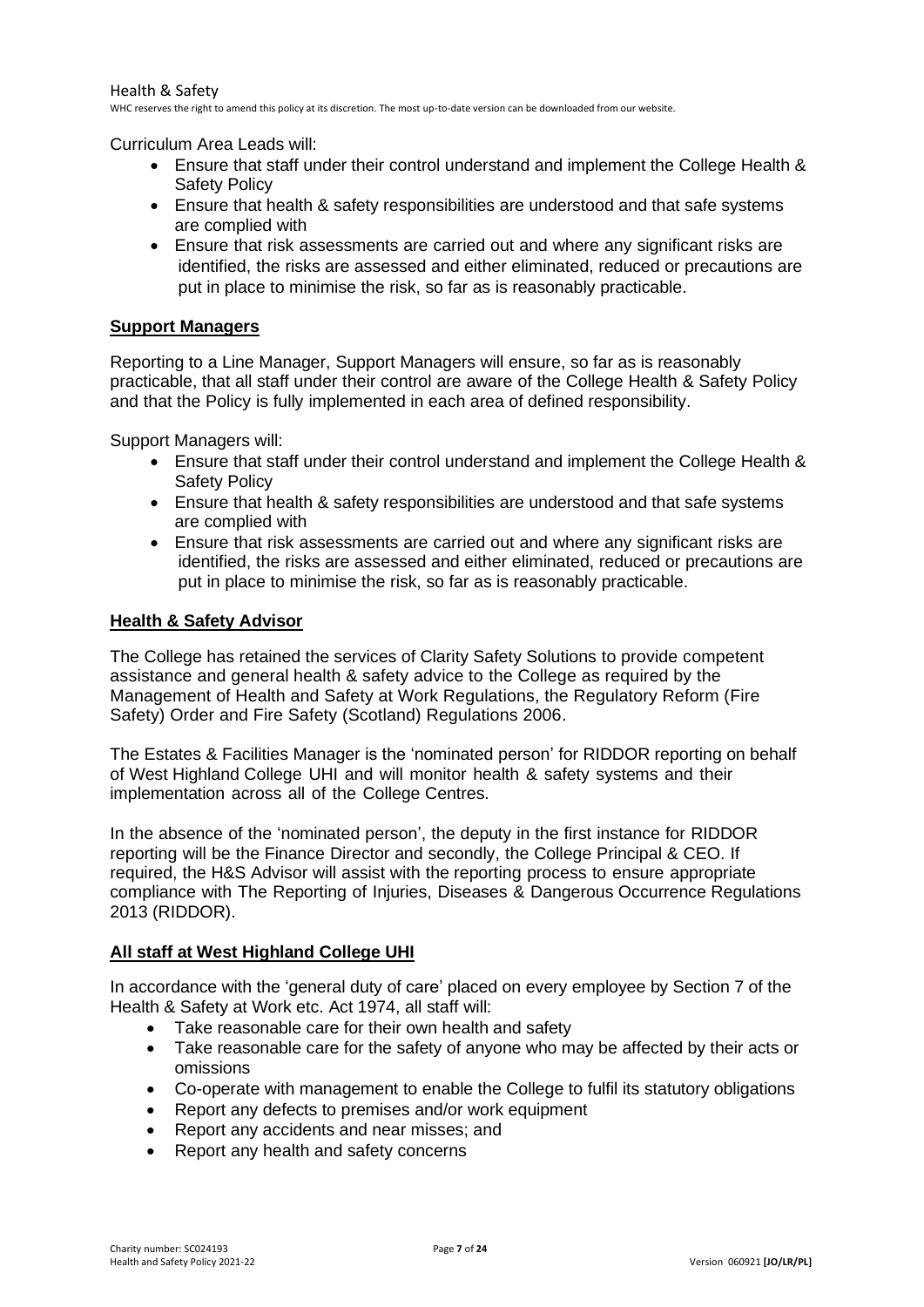# <span id="page-7-0"></span>**GENERAL ARRANGEMENTS FOR HEALTH & SAFETY**

#### <span id="page-7-1"></span>**1. Emergency Procedures**

#### 1.1 Fire & Evacuation Procedure **See Appendix 2**

The procedure for the action to be taken in the event of a **FIRE** can be found in:

- This Health & Safety Policy
- On display at each Centre (this includes emergency evacuation routes and the identification of a designated fire assembly point)

The procedure for the action to be taken during **FIRE DRILLS** can be found in **Appendix 3**

- This Health & Safety Policy
- In all teaching, meeting rooms and communal areas at each Centre

A minimum of **TWO** fire drills per year will be practised, assessed and recorded at **EACH** Centre.

#### *Emergency procedures will be identified at induction for all new staff and students.*

Fire alarm systems will be tested **WEEKLY,** and a record kept at **EACH** Centre.

All fire-fighting equipment, alarms and emergency lighting will receive planned testing and maintenance at appropriate intervals Emergency exits, stairways, safe refuges, fire doors and walkways will be monitored regularly to ensure they are kept free from obstructions. Fire prevention at each location will include the appropriate storage of any flammable materials. On closure each evening and at weekends, building checks at each location will be carried out by a nominated person, which will include all emergency exits, windows, fire doors, heating, lighting, and security arrangements.

For all meetings or courses at each location, fire instructions *must* be advised to delegates at the outset.

#### 1.2 Major Incident Policy

West Highland College UHI recognises the importance of proactive crisis management including the procedure required for effective communication and public relations in the event of a major incident occurring at a college location or where an outdoor College activity/event is taking place.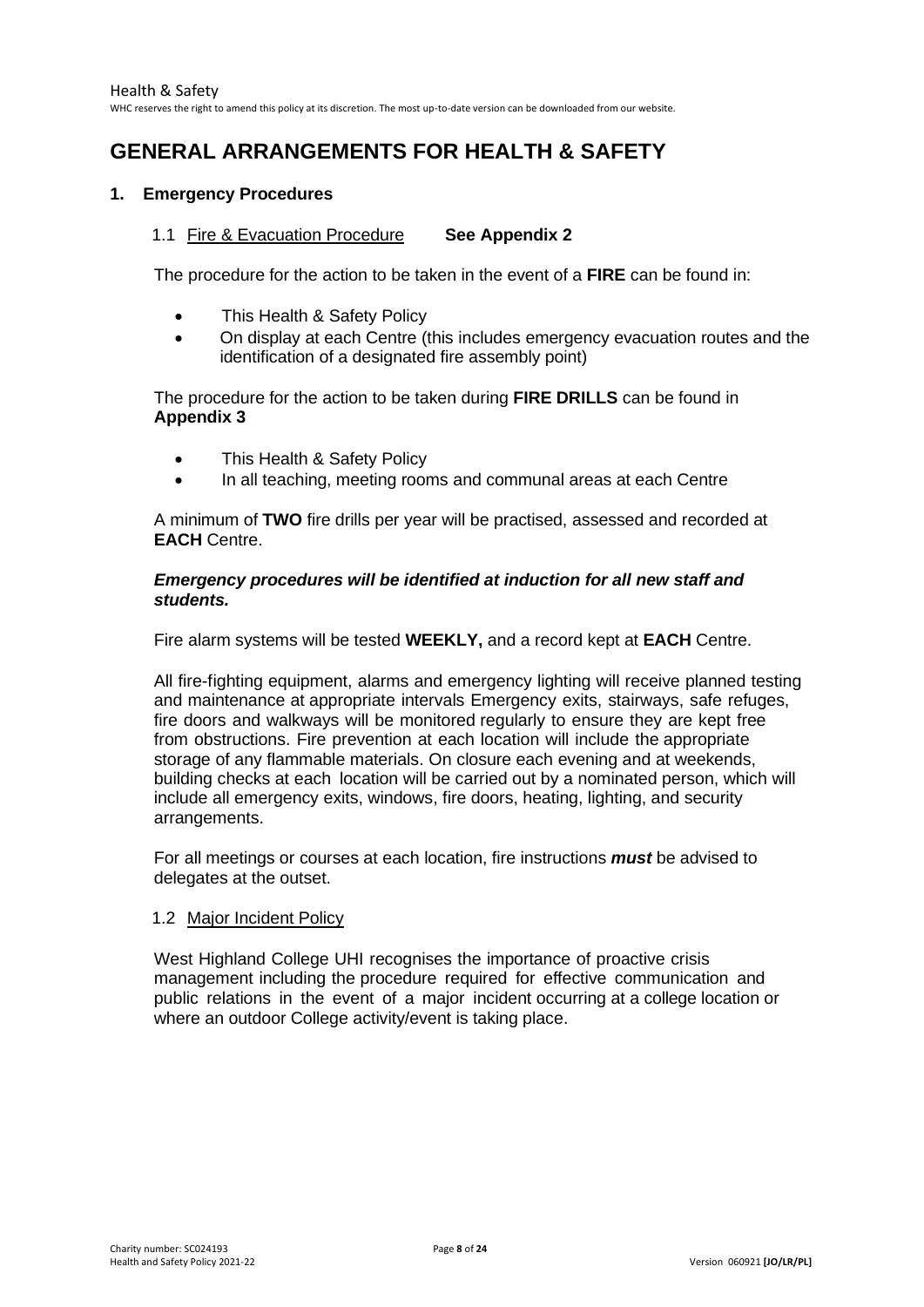#### <span id="page-8-0"></span>**2. Accident and Incident Procedure**

#### **See Appendix 4**

Staff, students, or any other person affected by the activities of West Highland College UHI must report all accidents, near misses and/or acts of violence which have occurred on premises controlled by West Highland College UHI or during any activities/events under the control of the College. Near miss reporting will be encouraged and all incidents, accidents and near misses must be recorded using the SHE Health and Safety Management System. Where appropriate, accidents/incidents will be investigated to identify root causes as well as immediate and underlying causes. Through a risk control hierarchy, foreseeable risks will be eliminated, reduced, or controlled through precautions to minimise the likelihood of incidents occurring. Accident statistics will be reviewed to identify trends and a monthly RIDDOR Incident Rate will be calculated.

The 'nominated person' will be responsible for reporting work/course related **RIDDOR** incidents to HSE and UHI, should they occur at any College Centre or any other location where courses activities take place.

#### <span id="page-8-1"></span>**3. Risk Assessment Procedure**

In accordance with Regulation 3 of the MHSW Regulations 1999 (as amended), the College will make a 'suitable and sufficient' assessment of risks to employees and others who may be affected by the activities of the College including students, contractors and members of the public.

Risk control measures, including the elimination, reduction, and the implementation of precautions, will be applied through a process of hazard identification and risk evaluation. All risk assessments will be undertaken using the SHE Health and Safety Management System by a competent person in the task or activity being assessed and any significant risks will be recorded. College Managers will be responsible for ensuring that foreseeable risks within their area are assessed, controlled, and recorded where appropriate.

Review periods will be set, and automated notifications will be sent to identified responsible College staff.

Generic risk assessments and dynamic risk assessments will also be used where appropriate to the task, activity, or the environment.

#### **Examples of risk assessment will include the following: -**

- Fire risk assessment (conducted by competent external assessors)
- DSE workstation assessments
- Moving and handling assessments
- Control of Substances Hazardous to Health (COSHH) assessments
- Personal Emergency Evacuation Plans (PEEPs)
- Lone Working assessments
- Assessments for new/expectant mothers, young persons and people with special needs.
- Work Placement assessments
- Any other areas of foreseeable significant risk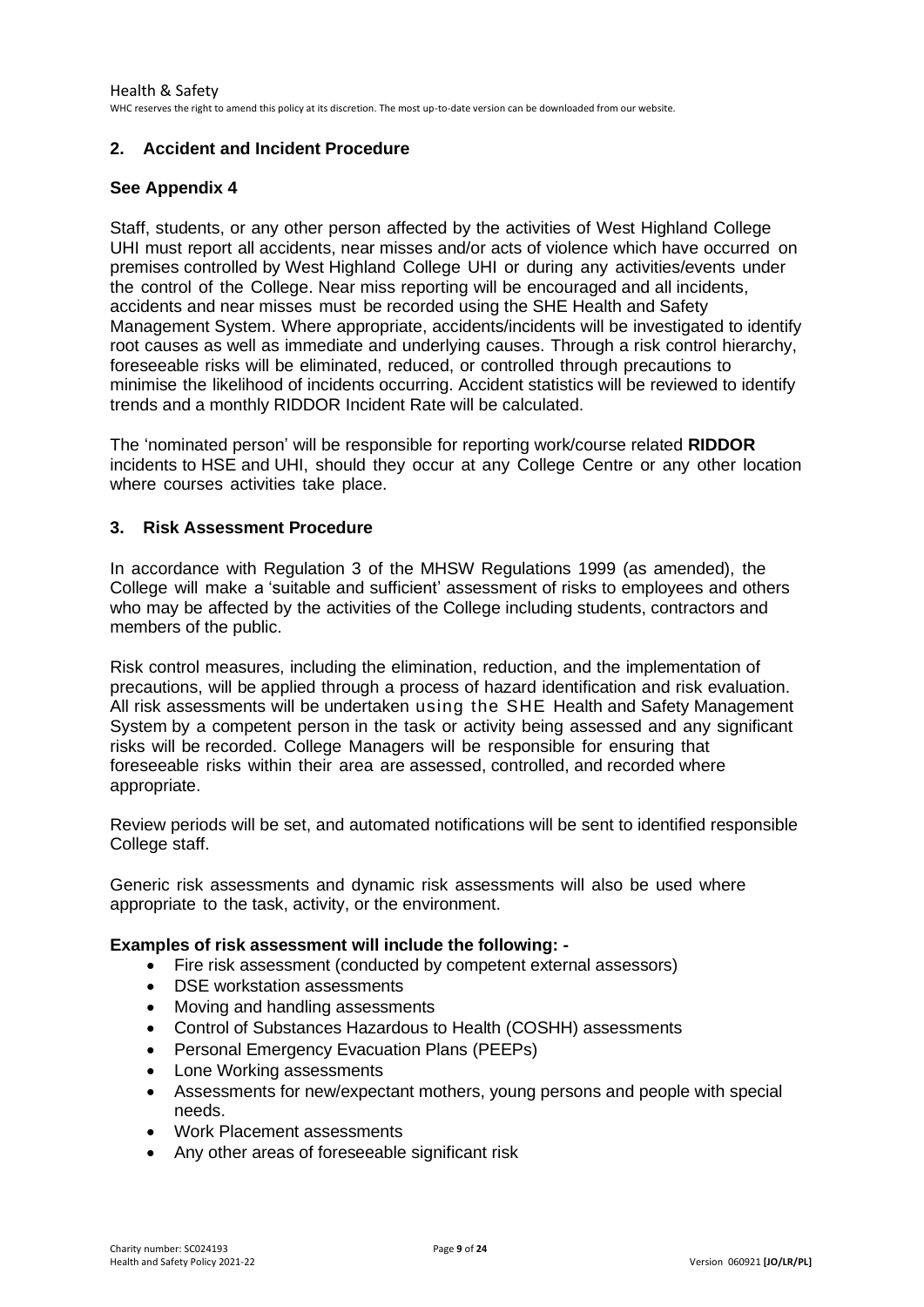#### **Factors considered when undertaking risk assessments will be:-**

- Identification of foreseeable hazards
- Assessment of the level of residual risk
- The identification of any people at risk, including employees, internal partners, sub-contractors, visitors, students, and members of the general public
- Special needs and vulnerabilities of disabled persons, young persons, new or expectant mothers, inexperienced persons, and persons with learning difficulties.
- All risks should be eliminated, reduced, or controlled so far as is reasonably practicable.

Risk assessments will be reviewed at intervals in accordance with the perceived degree of risk and further assessments will be carried out as and when required. The degree of sophistication of a risk assessment will be determined by the activity concerned. Predictive risk assessments will be prepared by competent persons beforehand and dynamic risk assessment will be determined by competent persons at the time and used to enable staff and students to operate safely in any unpredictable environment that may arise. Appropriate Information, instruction, and guidance on the principles of risk assessment will be given to staff as required.

#### <span id="page-9-0"></span>**4. Audit & Review Procedure**

To comply with health and safety law, Health & Safety Regulations, Codes of Practice and the College Health & Safety Policy, an annual programme of internal auditing will be undertaken jointly across all Centres and course activities by the College manager responsible for health and safety and the retained competent health & safety advisor. The audits will feedback the effectiveness of the College Health & Safety Policy and health & safety management system. External auditors will periodically check the ongoing effectiveness of the College Health & Safety Policy and health & safety management systems and procedures.

#### <span id="page-9-1"></span>**5. Housekeeping and Recycling**

Provision will be made by Estates for regular cleaning of office and communal areas and for the emptying of waste litter bins at each Centre. Recycling facilities will be made available, and waste and pollution will be controlled and minimised.

#### <span id="page-9-2"></span>**6. Health & Safety Committee**

#### **See Appendix 5**

A Health and Safety Committee will meet on a minimum of 6 occasions throughout each Academic Year as a forum for consultation between staff and student representatives on health and safety matters.

Meeting arrangements and minutes will be prepared and distributed by the nominated person for health & safety. Membership of the Health & Safety Committee will include a staff representative and FE/HE student representatives.

Staff will be encouraged to raise any health and safety concerns with their Line Manager in the first instance and students will be encouraged to raise any concerns with their Lecturer. If a health and safety matter can't be resolved, it can be raised either with the staff or student health & safety representatives, the nominated person for health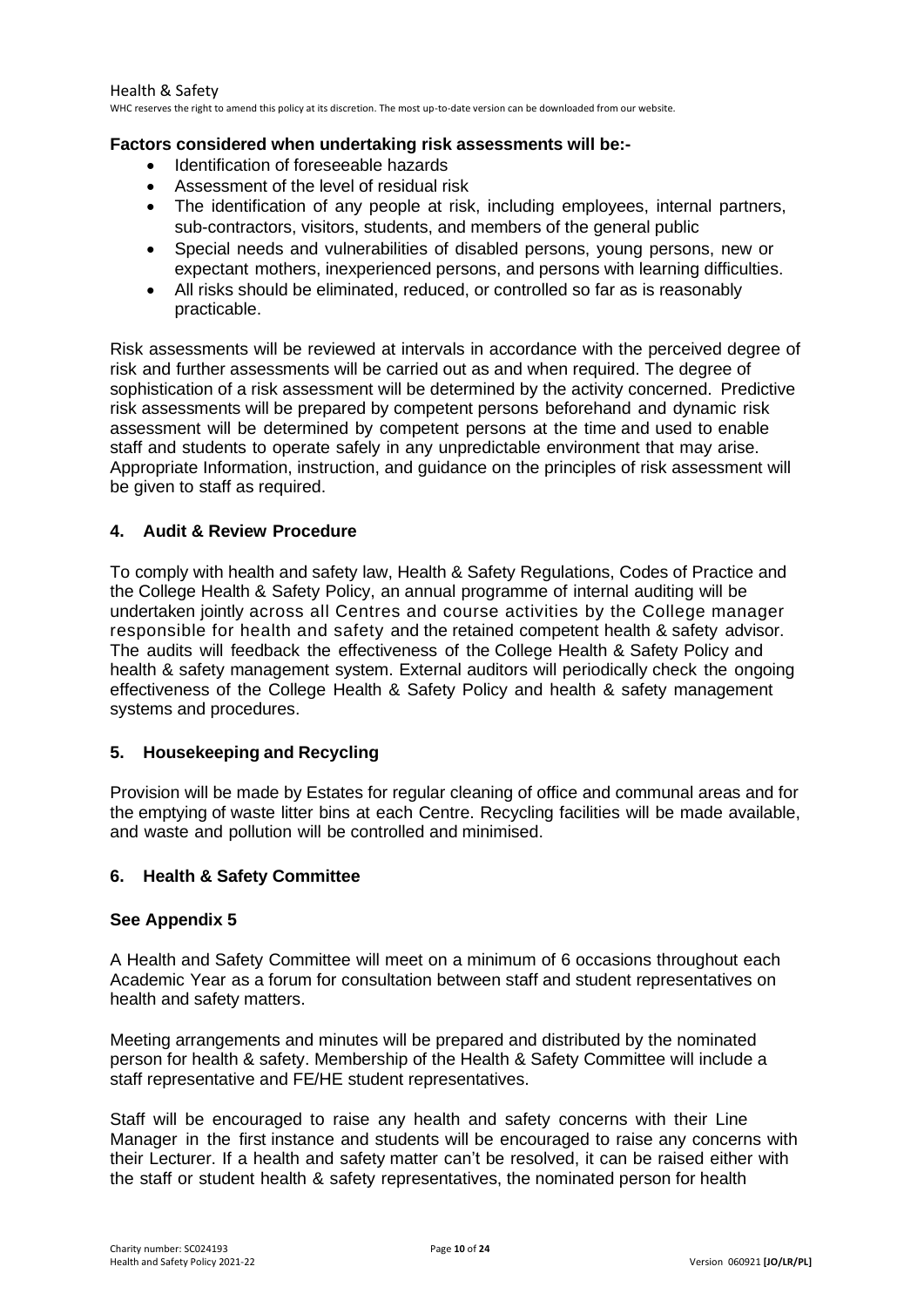& Safety, any other member of staff or with the College Principal & CEO.

#### <span id="page-10-0"></span>**7. Health & Safety Induction**

#### **See Appendix 6**

- At each West Highland College UHI Centre, staff, students, visitors, and contractors will receive an induction, which includes health and safety.
- Staff health & safety inductions will be conducted online using the HR Management System Cascade and will include the identification of any significant hazards, the control measures required and the appropriate safe systems and policies in place.
- Further training, instruction and supervision will be provided until a sufficient and consistent degree of competence is demonstrated.
- The induction record will be held on the staff record on Cascade.
- Additional information can be found in the Student and Staff Handbook.

#### <span id="page-10-1"></span>**8. General Duty of Care**

In accordance with the Health & Safety at Work etc. Act 1974, West Highland College UHI will provide, so far as is reasonably practicable:

- 1. Safe plant and systems of work
- 2. Safe use, storage, handling and transport of articles and substances
- 3. Provision of information, instruction, training and supervision
- 4. Safe means of access and egress, with a safe place of work
- 5. A safe working environment.

#### <span id="page-10-2"></span>**9. Vehicle Parking**

Vehicles should be parked in marked bays at each West Highland College UHI location. Parking out-with marked bays can cause a hazard for other drivers and for pedestrians. At each location:

- Disabled parking spaces should only be used by registered disabled drivers.
- Drop-off zones must not be used for parking, even for short periods of time.
- Vehicles longer than a standard car must not overhang pavements when parked.
- Reverse parking of vehicles in car parking bays is recommended.

For more detailed information please refer to the Traffic and Parking Regulations Policy.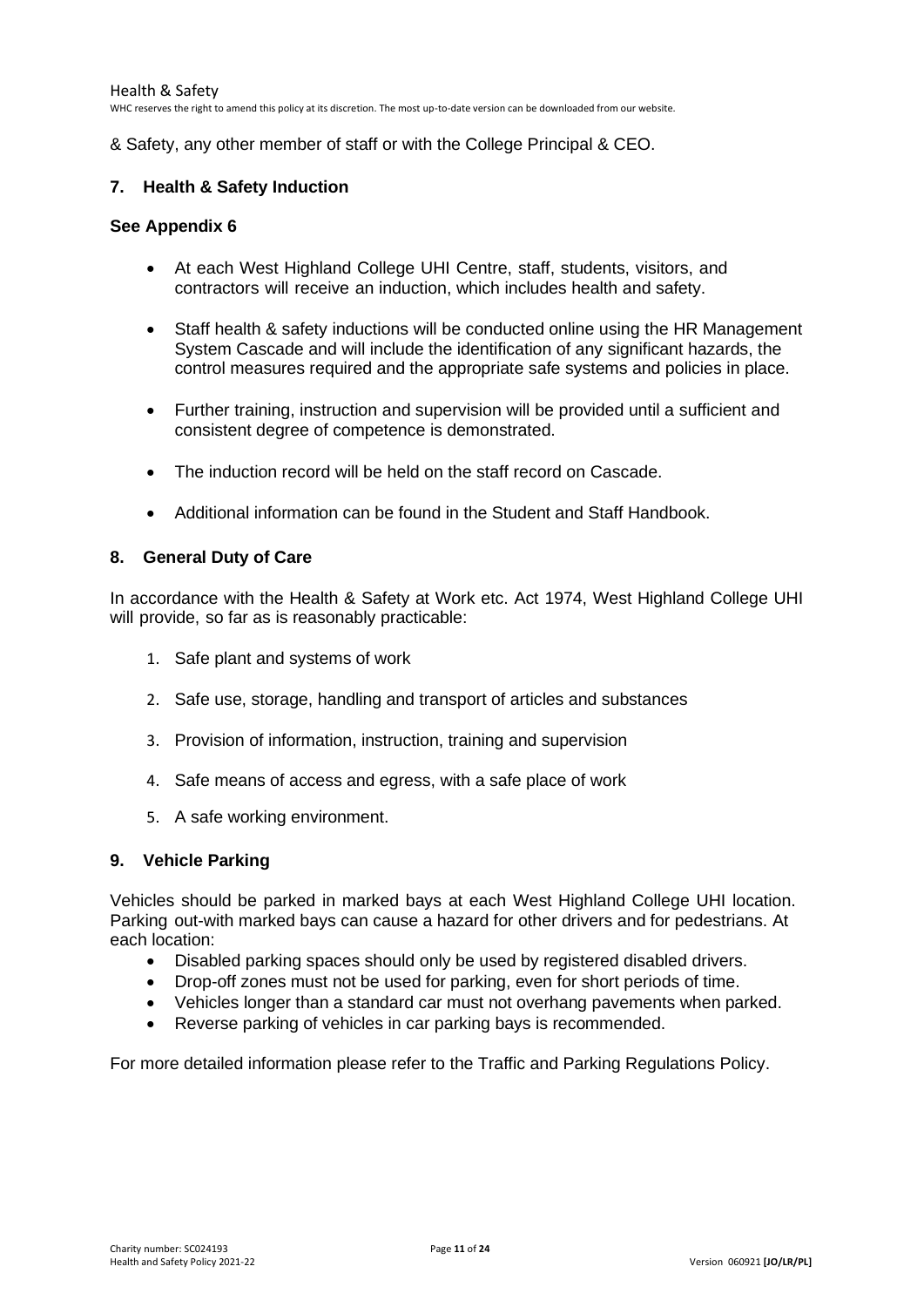#### Health & Safety WHC reserves the right to amend this policy at its discretion. The most up-to-date version can be downloaded from our website.

#### <span id="page-11-0"></span>**10. Autumn and Winter Conditions**

The likelihood of slip and trip accidents increases during the autumn and winter periods when there is less daylight, leaves fall onto paths and ice and snow may be on the ground. To minimise the risk of slips and trips, provision will be made at each Centre to spread grit/sand over walkways and car parks during adverse autumn and/or winter conditions to facilitate safe access and egress.

#### <span id="page-11-1"></span>**11. Manual Handling**

In Accordance with the Manual Handling Operations Regulations 1992 (as amended), Manual handling assessments will be carried out if there is a foreseeable risk of injury and the relevant people will be informed of the results of the assessments with suitable the control measures identified. Appropriate information, instruction and training and will be provided as and when required.

#### <span id="page-11-2"></span>**12. Work Equipment**

Work equipment will be appropriate for the task and suitably maintained in accordance with The Provision and Use of Workplace Equipment Regulations 1998 – PUWER. Training, information, and instruction will be available for all staff, trainees and students. Inspection records will be completed and updated where appropriate by suitably competent persons.

All electrical equipment will be visually inspected by users to determine suitability **before** use and any electrical repairs required will only be undertaken by a competent person. Portable electrical appliances used within offices/rooms and communal areas will receive planned, recorded maintenance by a competent person in accordance with The Electricity at Work Regulations 1989. Laptops or other portable electrical equipment which can be plugged into a mains supply will be tested beforehand.

When working from home staff should carry out regular visual checks on plugs, cables and electrical equipment and should not use items which have damaged casing, cables, plugs, scorch marks or other signs of damage

#### <span id="page-11-3"></span>**13. First Aid**

The Health and Safety (First Aid) Regulations 1981 (as amended) require that we provide adequate and appropriate equipment, facilities, and personnel to ensure all staff can receive immediate attention if they are injured or taken ill at work.

An assessment of needs will be undertaken by a competent person to determine the degree of first aid provision required at each Centre or course location. Adequate and appropriate provision will then be provided following the initial assessment. Within the assessment of needs, provision will also be made for non-employees such as students and members of the public. A first aider is defined as 'someone who has undergone a 3 day HSE approved first aid training course and an appointed person is someone who has been appointed to call an ambulance, look after the first aid box and keep a record of any treatments.

At each Centre or course location where the need for trained first aiders is identified, they will be appointed in accordance with the assessment of needs. Where a trained first Aider is not required, an appointed person will be nominated to look after first aid equipment, first aid facilities and for contacting the emergency services should this be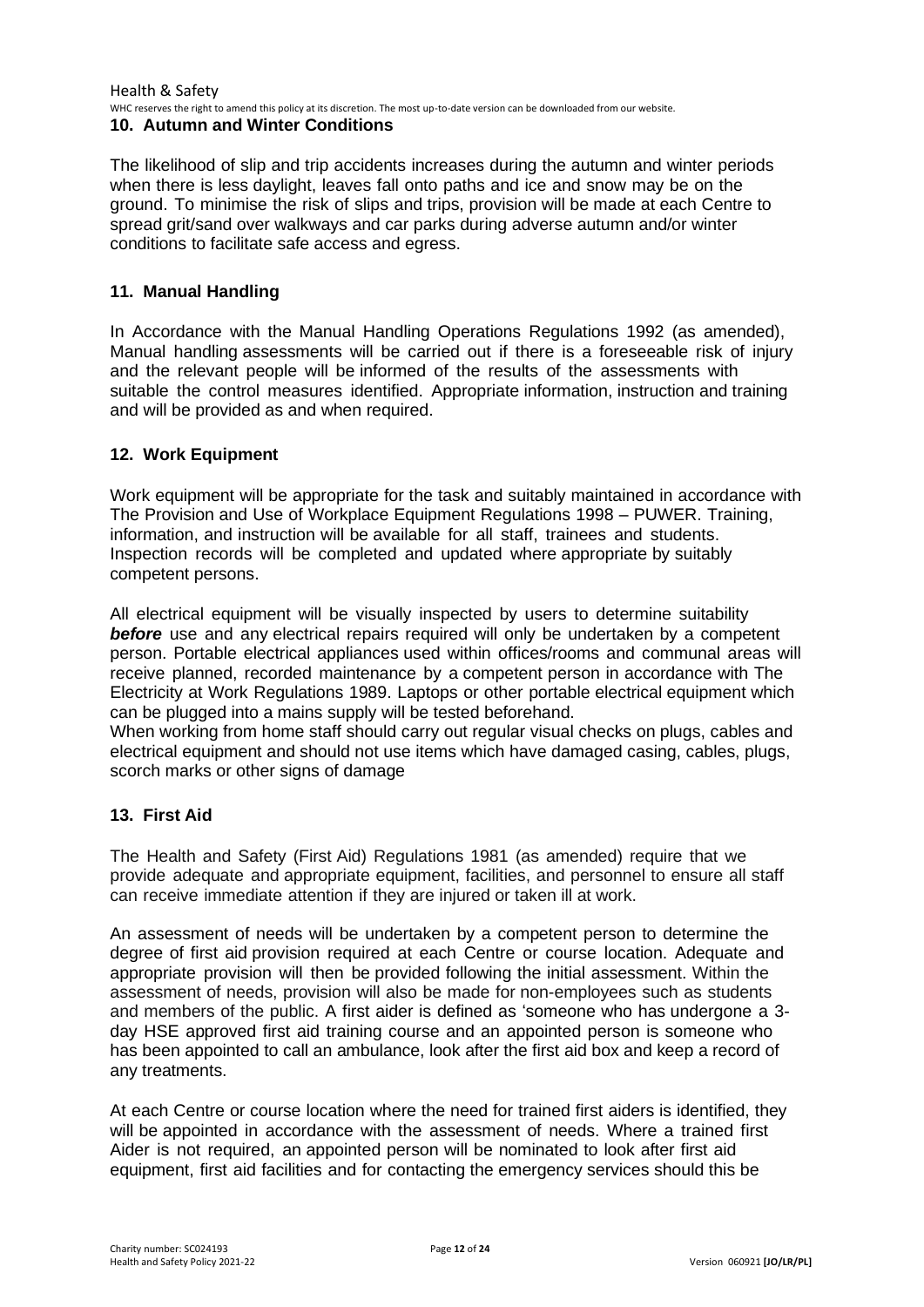Health & Safety WHC reserves the right to amend this policy at its discretion. The most up-to-date version can be downloaded from our website. necessary.

The **minimum** first aid provision at each Centre or where course activities take place will be:

- a suitably stocked first aid container
- an appointed person to take charge of first aid arrangements
- Information for staff and students regarding first aid arrangements

First aid treatments will be recorded, and reports will be sent to the *nominated person* where they will be recorded in an Accident Book and kept securely to comply with the Data Protection Act 1998.

#### <span id="page-12-0"></span>**14. Hygiene Guidelines**

All persons using West Highland College UHI premises will be encouraged to take responsibility for maintaining a high standard of hygiene. Hand- sanitisers and antiseptic wipes will be provided where required following a risk assessment by a competent person.

#### <span id="page-12-1"></span>**15. Working or Course Activity at Height**

In accordance with The Work at Height Regulations 2005, no member of staff, trainee, student, internal partner, or contractor will undertake any work/course activity at height on the premises of West Highland College UHI or during any external activity/course without a suitable and sufficient risk assessment being completed *beforehand* by a competent person.

#### <span id="page-12-2"></span>**16. Substances Hazardous to Health (COSHH)**

In accordance with The Control of Substances Hazardous to Health Regulations 2002, at all Centres, cleaning chemicals will be securely stored in locked cupboards. Where these chemicals are brought on site by sub-contracting cleaning companies, they will ensure that the chemicals are suitably risk assessed and stored safely. Sub-contracted cleaning companies are required to ensure the safety of their own employees and other persons affected by their company's activities including College staff, trainees, students, internal partners, visitors, and contractors.

*ASBESTOS: -* Diseases associated with asbestos arise when asbestos fibres are inhaled and then penetrate deep into the lung. Any work involving asbestos or where asbestos is suspected, will be carried out in accordance with The Control of Asbestos Regulations 2012 and Approved Code of Practice and any asbestos removal required will be done in accordance the Asbestos Licensing Regulations. The use of any new asbestos containing materials (ACMs) is prohibited.

In accordance with The Control of Asbestos Regulations 2012, and where the College is recognised as the duty holder i.e., where the College is clearly responsible for the maintenance and repair of the building, the College will take all reasonable steps to establish if there are materials containing asbestos in the Centre and if so, the amount, where it is and what condition it is in. If there is any doubt, materials will always be presumed to contain asbestos and the duty to manage under the regulations will apply.

For each Centre, Estates will prepare and keep up to date, a record of the location and condition of the asbestos containing materials, or any materials which are presumed to contain asbestos.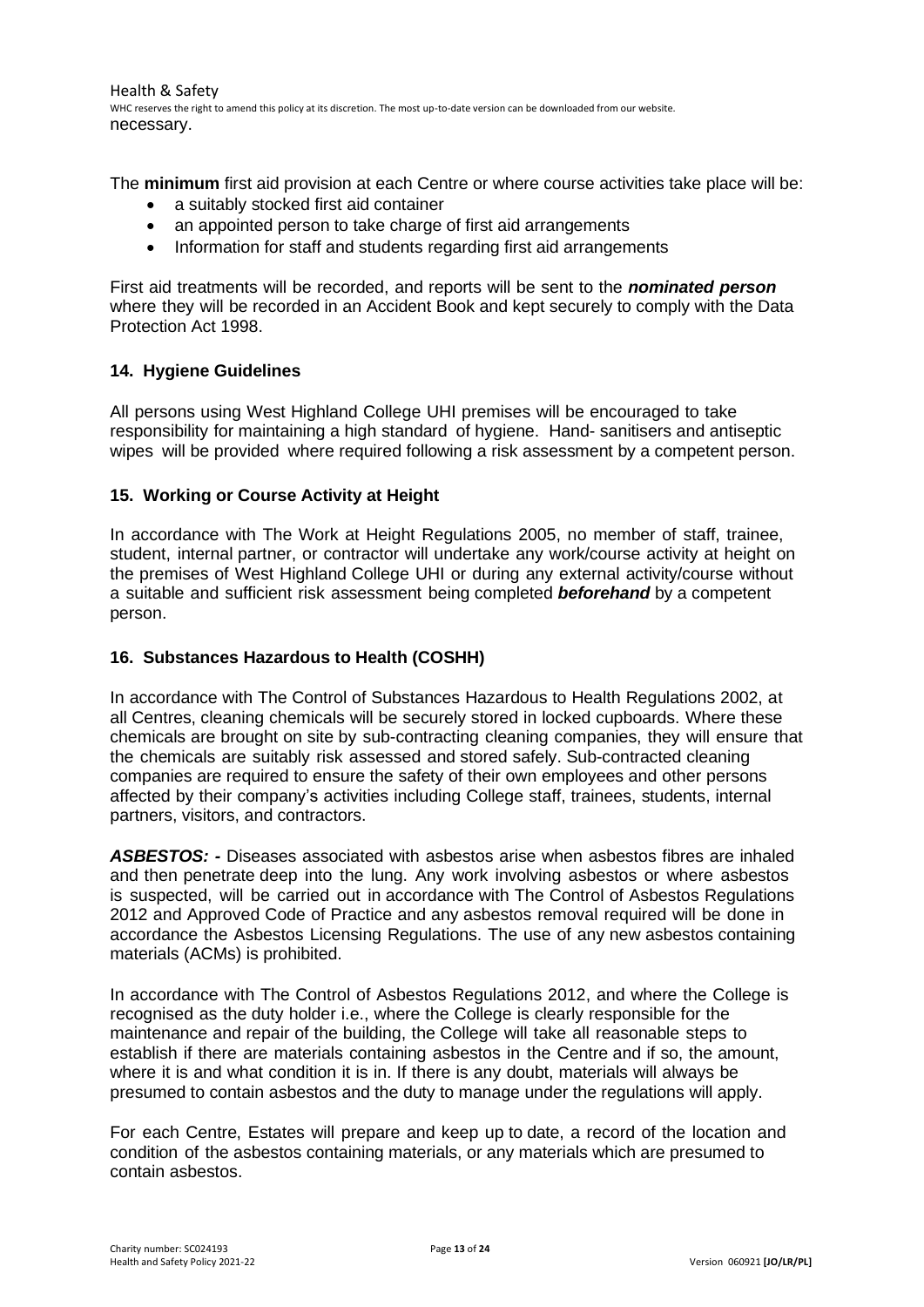## <span id="page-13-0"></span>**17. Driving at Work**

Pool Cars: The College provides pool cars for staff travelling for business purposes only, and the use of pool cars should be the first option, and staff should refer to the WHC Pool Vehicle Procedure for further details. To minimise risk as low as reasonably practicable by reducing the need to drive between Centres, managers should encourage staff to use video conferencing or other methods of communication whenever possible. Where staff can't use a pool car for a valid reason and are authorised to use their own vehicle for business travel, they are advised to inform their insurance company to ensure they have the appropriate comprehensive business insurance cover in place.

Minibuses: The College undertakes to ensure that those staff who have the responsibility of transporting staff or students undergo assessment and training of their driving ability. This is provided by identified members of staff who have undertaken approved MiDAS Driver Awareness Training (DAT) who then train and assess individual minibus drivers within the College.

Using Own Vehicles: Staff who use their own vehicle for business travel, will be required to provide evidence of an up-to-date MOT (where applicable), appropriate business car insurance and a valid driving licence.

General Advice:

- When driving on company business, staff are responsible for the safety of themselves and for others and for compliance with the Highway Code.
- Mobile phones should not be used while driving and staff are encouraged to plan their journey.
- Staff should not drive when tired
- Staff should not rush to get to their destination
- Staff should consider weather and road conditions if planning winter journeys
- Staff should make arrangements to ensure it will be noticed if they do not arrive at their destination or their home at or near the expected arrival time (see Lone Working Policy & Procedure and the Adverse Weather Procedure.

#### <span id="page-13-1"></span>**18. Appointment of Contractors**

In accordance with HSE Guidance, contractors under the control of West Highland College UHI will be provided with a current copy of the College Health and Safety Policy and be advised of any foreseeable significant risk(s) identified and of the existing control measures already in place. Construction projects will be undertaken in accordance with the Construction, Design & Management Regulations (where appropriate). Selection of contractors will be from an approved list held by the Estates & Facilities Manager and contractors must operate to at least the minimum legal standard and use accepted industry good practice.

Such contractors include organisations or individuals contracted to supply cleaning, maintenance, statutory inspections, outdoor instruction etc. Contractors will be asked to provide a copy of their health and safety policy, examples of risk assessments/method statements, safe systems of work and accident performance including any enforcement action or prosecutions.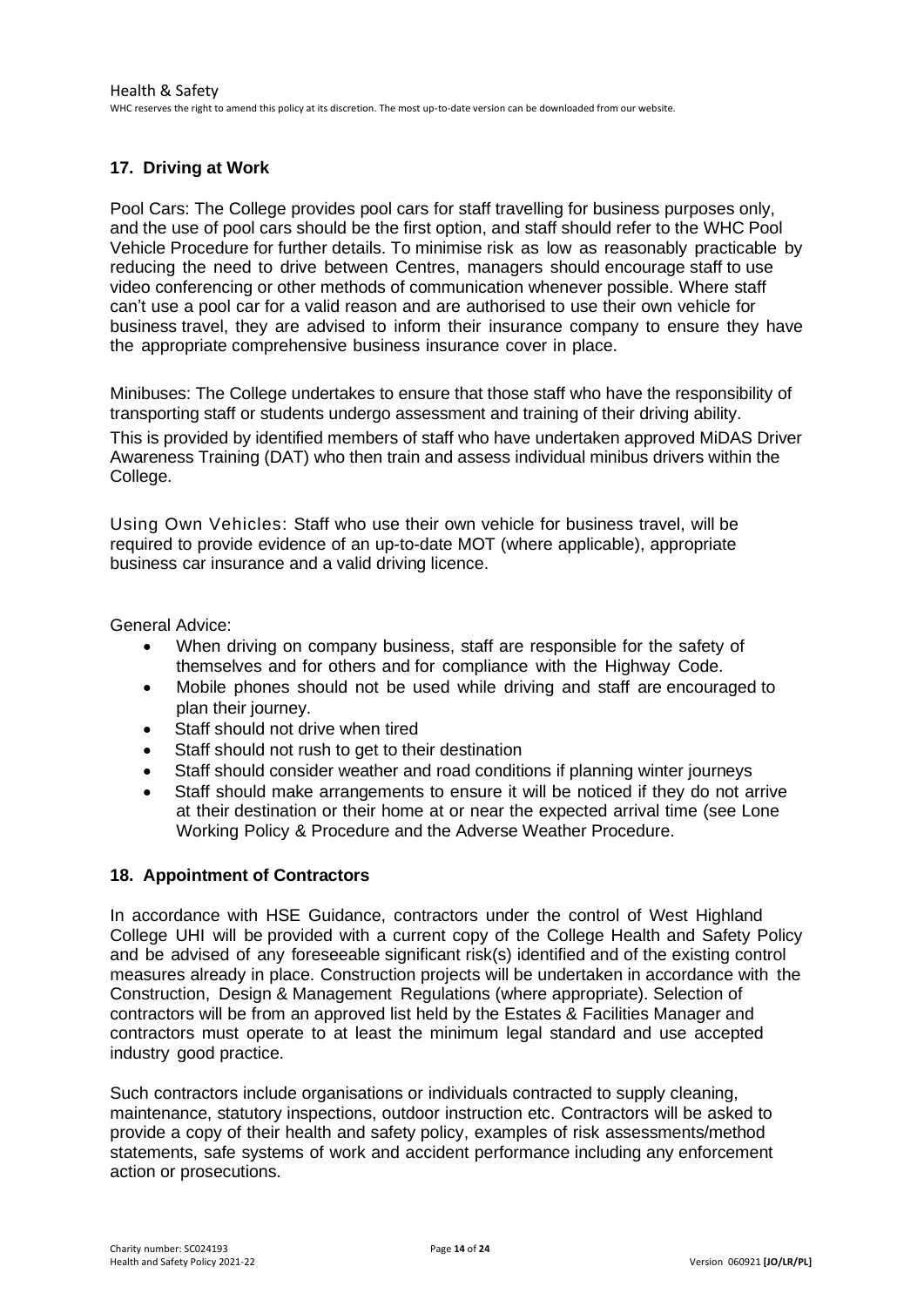Contractors are prohibited to work at West Highland College UHI, without the appropriate authorisation from the Estates & Facilities Manager, a Centre Manager or other nominated senior person. Permits to Work (PTW) are required for any high-risk activities and contractors must keep a copy of the permit at their place of work and the permit issuer must keep a copy for inspection and control. The level of supervision required will depend on the degree of risk and will be determined by the permit issuer. No equipment will be used, or activities take place until a permit to work has been signed off and the area declared safe by the permit issuer.

#### <span id="page-14-0"></span>**19. Smoking**

West Highland College UHI operates a *NO SMOKING RULE* within all enclosed or substantially enclosed workplaces in line with current legislation to provide smoke free areas in public areas and workplaces. Designated external areas for smoking will be identified at each Centre and no smoking signs will be displayed in all appropriate areas.

To further comply with the general duty of care to all students and staff, smoking is also prohibited close to where any students/staff are present as part of any external West Highland College course or activity.

#### <span id="page-14-1"></span>**20. Alcohol and Drugs**

The consumption of alcohol is *STRICTLY FORBIDDEN* at all West Highland College UHI premises and during any external WHC activities/courses. The consumption of alcohol is only permitted on special occasions if authorised directly by the College Principal. In the absence of the College Principal, a nominated deputy Principal from the ELT can authorise.

The use/abuse of non-prescribed drugs or substances such as solvents is *STRICTLY FORBIDDEN* at all West Highland College UHI premises and during external College activities/courses. Anyone found in possession of these substances will be reported to the police. It is advised that any individual who is on prescribed medication or has a medical condition should carry details with them at all times to enable a First Aider to deal with a situation that may arise, as effectively as possible.

In accordance with internal procedures, West Highland College UHI staff will be provided with information on how to deal with situations involving alcohol, drugs or potentially violent situations.

#### <span id="page-14-2"></span>**21. Personal Protective Equipment (PPE)**

In accordance with the Personal Protective Equipment Regulations 2002, at each Centre or course location, an assessment of risk will be done by a competent person beforehand to determine if PPE is required for any task or activity organised by West Highland College UHI. If as a result of the risk assessment PPE is deemed necessary to meet statutory obligations, suitable and appropriate PPE will be provided free of charge unless the risk can be controlled adequately by other means. The use pf PPE will always be considered as a last resort and other control measures will be considered in the first instance.

#### <span id="page-14-3"></span>**22. Display Screen Equipment**

In accordance with the Health & Safety (Display Screen Equipment) Regulations 1992, staff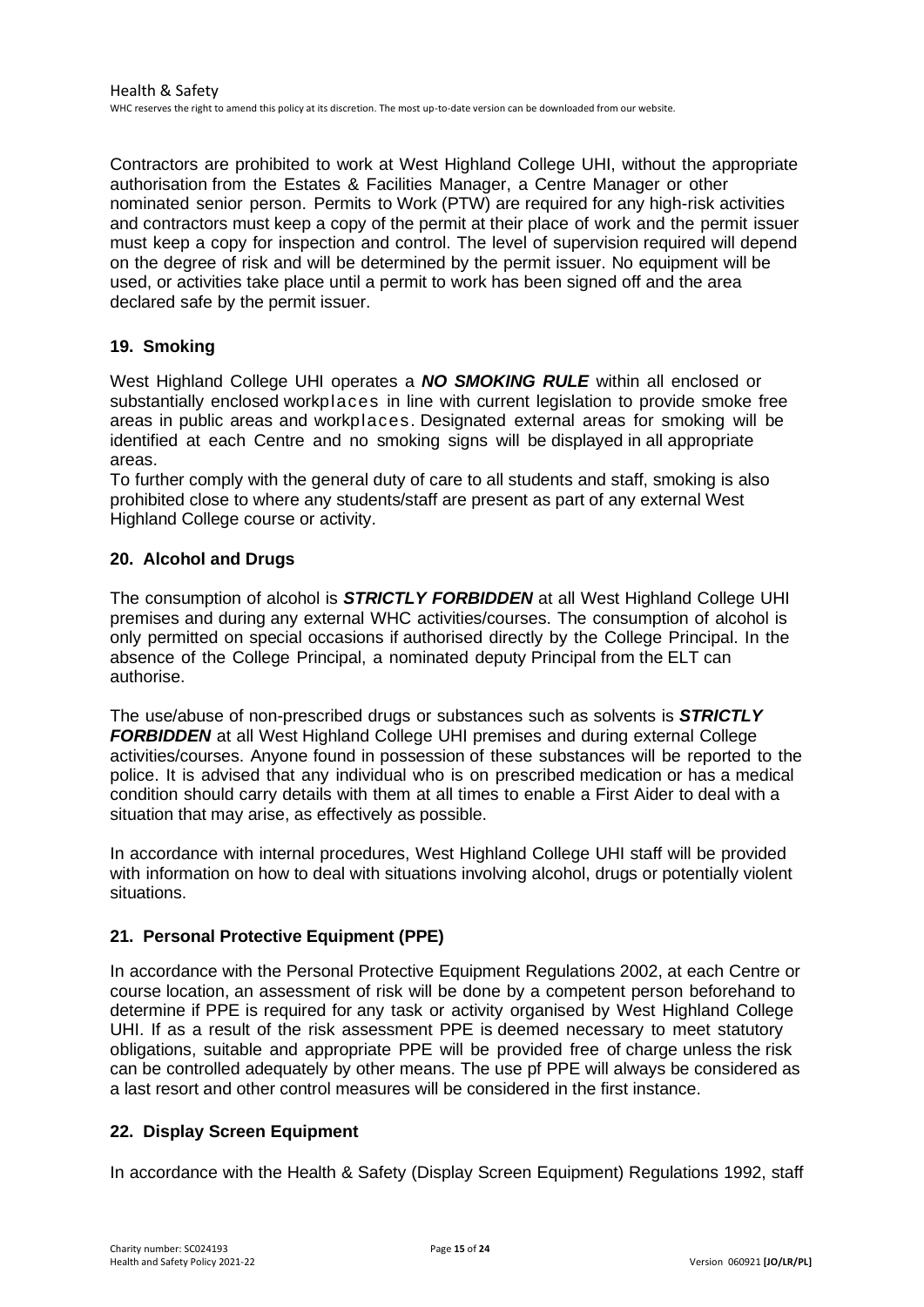Health & Safety WHC reserves the right to amend this policy at its discretion. The most up-to-date version can be downloaded from our website. that use display screen equipment in excess of 1-hour continuously every working

day, will be designated as either 'definite users' or 'possible users'. Staff will complete a DSE self-assessment checklist as a first step to assessing the suitability of their workstation in the office or at home and if staff indicate possible problems, workstations will be assessed by a trained workstation assessor and where/if required, further controls will be identified to reduce risks as low as reasonably practicable.

Staff will be made aware of the provision of eye and eyesight testing including the provision of special spectacles if they are needed following confirmation from a qualified optician and the submission of a prescription as per the College procedure.

#### <span id="page-15-0"></span>**23. Lone Working**

Health & Safety law requires employers to deal with health and safety risks before people are allowed to work alone. In accordance with The HASAW etc. Act 1974 and the Management of Health & Safety at Work Regulations 1999, Lone working at West Highland College UHI will be subject to risk assessment for any predictable hazards and dynamic risk assessment for any unpredictable hazards that may arise.

To ensure the health, safety and welfare of lone workers including those driving for business reasons, the College will ensure that there are suitable and sufficient systems in place to minimise risk as low as is reasonably practicable. Staff should refer to the Lone Working Policy & Procedure for further details.

#### <span id="page-15-1"></span>**24. Bulk LPG Storage**

Where there is a bulk LPG storage tank at a College Centre, the tank will be owned by the supplier of the LPG and they will look after the maintenance of the tank and its fittings. The College will ensure that the tank is sited safely, there is suitable ventilation and safe conditions around the tank, there is safe access for the tanker to offload, there is adequate security, there is impact protection from vehicle movements and suitable emergency arrangements have been considered and are in place.

#### <span id="page-15-2"></span>**25. Outdoor Activity Guidelines**

Standard Operating Procedures and the Adventure Activities Licensing Authority (AALA) licences for outdoor activities are held by the Department of Adventure. Safety standards and licencing requirements are in accordance with the Guidance from the Licencing Authority, the Adventure Activities Licencing Regulations 2004 and The Activity Centres (Young Persons' Safety) Act 1995. Detailed operating procedures for outdoor activities can be found in the West Highland College UHI Department of Adventure Studies.

#### <span id="page-15-3"></span>**26. Maritime Training Guidelines**

West Highland College UHI Learning & Marine Training Centre based in Mallaig, delivers a range of marine training courses. All trainers are approved and have a wide range of practical maritime experience in seamanship skills. Detailed operating procedures can be found at the West Highland College UHI Learning and Marine Training Centre, Mallaig.

#### <span id="page-15-4"></span>**27. Food Hygiene Guidelines**

West Highland College UHI training and commercial kitchens will be registered with the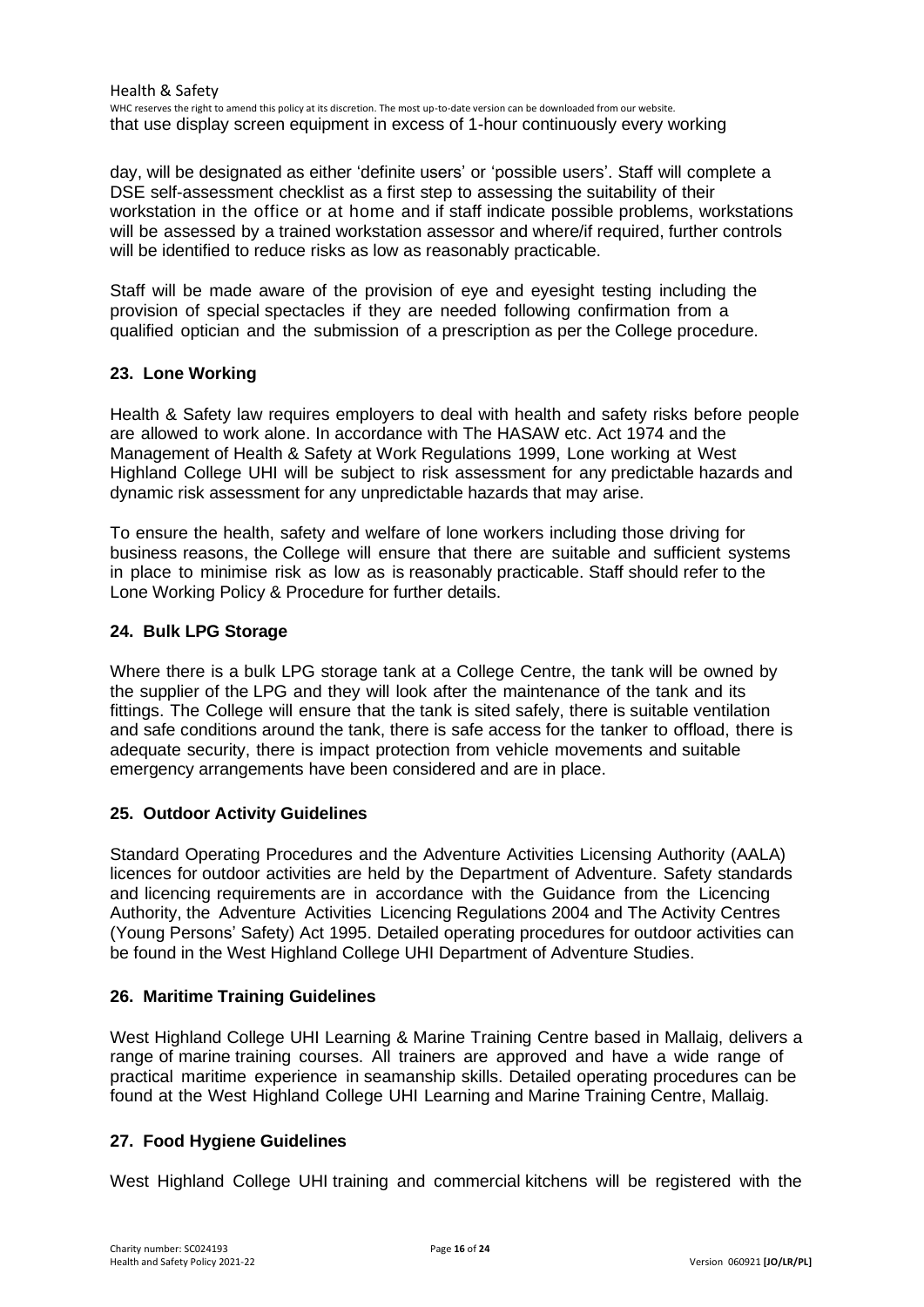Health & Safety WHC reserves the right to amend this policy at its discretion. The most up-to-date version can be downloaded from our website. Local Environmental Health Authority for the preparation and selling of food and

current licences will be displayed in accordance with the Food Safety Act 1990 and the Food Hygiene (Scotland) Regulations 2006. To minimise risk, procedures in accordance with the Hazard Analysis and Critical Control Point (HACCP) principles will be available in both Training Kitchens.

#### <span id="page-16-0"></span>**28. Communicable and Notifiable Diseases**

West Highland College UHI will work closely with external health agencies, most notably the local Health Protection Team (HPT) and Health Protection Scotland (HPS) to assist them with managing the spread of diseases and help limit outbreaks.

The College will meet duty of care obligations and have in place contingencies and plans to support the affected individuals, reduce transmission and protect staff, students and visitors.

#### <span id="page-16-1"></span>**29. Environmental Guidelines**

West Highland College UHI is committed to ensuring that procedures are in place to recycle and correctly dispose of waste materials to ensure that no pollutants are released into the surrounding environment at any of the West Highland College UHI locations. Preventative measures will be put in place to responsibly reduce waste and prevent pollution at all locations. If waste is produced, it will be stored safely and securely before being disposed of in the correct manner and in accordance with legislation.

#### <span id="page-16-2"></span>**30. Information, Instruction and Training**

The Institute of Occupational Safety and Health (IOSH) Managing Safely and Working Safely accredited health and safety training courses will be delivered to staff at an appropriate level to raise awareness and provide evidence of formal training and competency. Training programmes will ensure that all staff are aware of their responsibilities and accountabilities under health and safety legislation including the need to be aware of and comply with all West Highland College UHI health & safety policies and procedures.

#### <span id="page-16-3"></span>**31. Statutory Inspections**

All relevant equipment will receive planned maintenance and inspection at each College Centre by a competent person at intervals in accordance with appropriate statutory regulations and insurance requirements. Statutory inspections under health & safety legislation will include equipment such as boilers, pressure systems, lifting equipment, passenger lifts and any other safety critical equipment. A register of all statutory inspections at each Centre will be kept and maintained by Estates & Facilities.

#### <span id="page-16-4"></span>**32. Student Work Placements**

Students on work placement experience are given the same protection as any other member of a workforce. The work experience provider (the employer) is best placed to assess any workplace risks and put relevant control measures in place. There is no requirement for the work placement organiser to duplicate this process only to check that suitable and sufficient control measures are in place. Employers who provide West Highland College UHI students with work placement experience, will do so in accordance with the West Highland College UHI Work Placement Policy and relevant statutory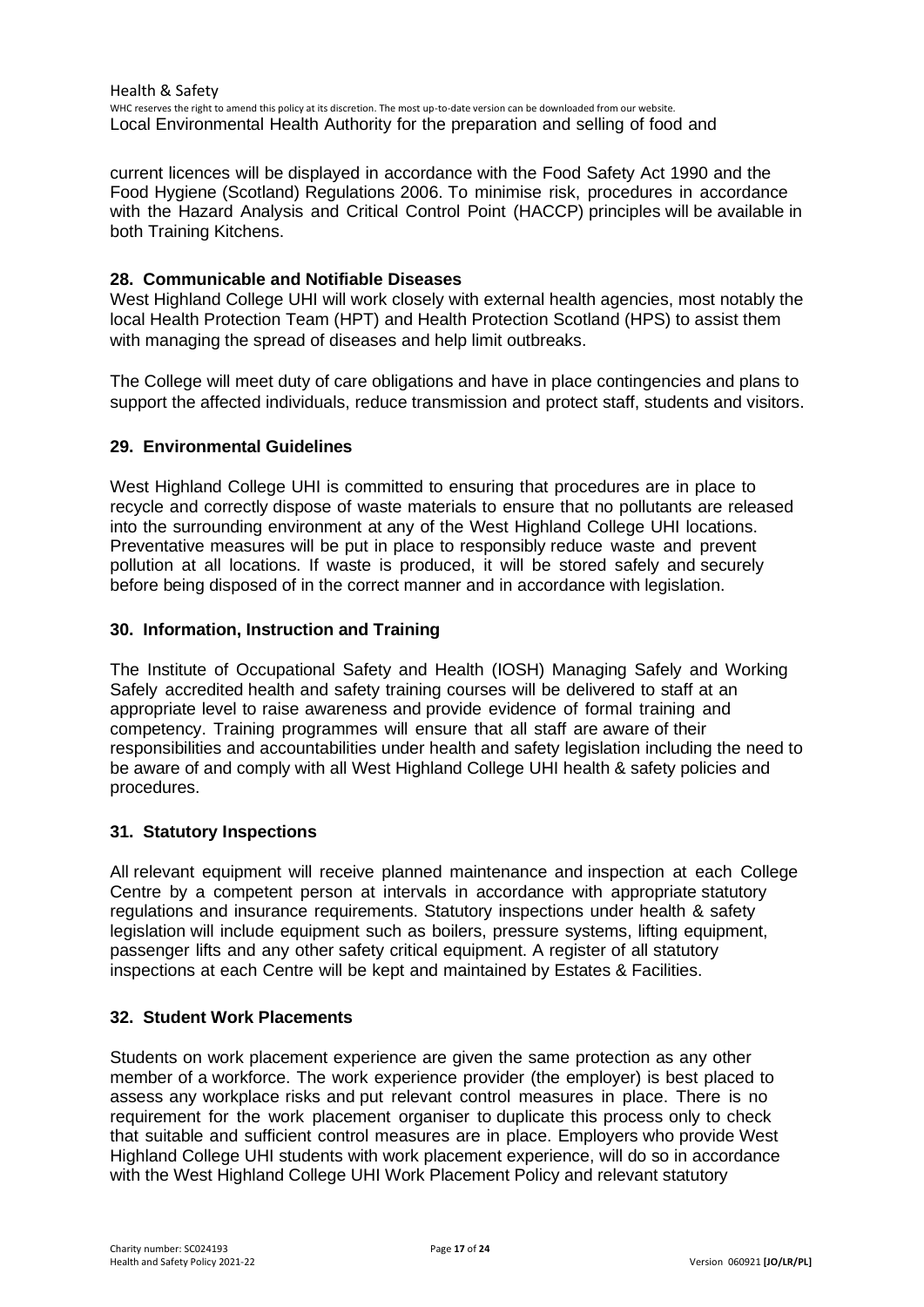Health & Safety WHC reserves the right to amend this policy at its discretion. The most up-to-date version can be downloaded from our website. provisions.

Before a work placement commences, checks will be carried out by the College Work Placement Organiser to ensure that any workplace risks are appropriately identified and controlled by the work experience provider. Additional health & safety advice is available to the Work Placement Organisers from the College Health & Safety Advisor. Current work placement assessments by an approved external work placement organiser can also be used to minimise duplication.

#### <span id="page-17-0"></span>**33. Health & Safety Information**

Internal health and safety information is available from the Estates & Facilities Manager, Health & Safety Advisor, Staff H&S Representative and/or the Student H&S Representative.

H&S information can be found on the HSE Law Poster which is located at each College Centre. The current Employers Liability Insurance Certificate is displayed at each College Centre.

External health and safety information is available from the Health & Safety Executive (HSE) website.

#### <span id="page-17-1"></span>**34. Performance Monitoring**

Health and safety performance will be managed proactively across the College through a plan of departmental and topic specific audits to confirm the appropriate management of health and safety responsibilities.

The significant findings of proactive monitoring will be reported Health and Safety Committee and College Management Group. Matters arising will be recorded on an action plan setting out ownership of specific issues and timeframes for corrective action to be taken.

The College will also carry out reactive monitoring through the collection and reporting of work/study related incident.

The results of all monitoring activities, including the significant findings of any incident investigations, are to be submitted to College Health and Safety committee and College Management Group. Incident statistics are included in the annual report on health and safety submitted to Board of Management.

#### **35. Policy Review**

This policy will be reviewed annually or sooner if there is a significant change required to the policy.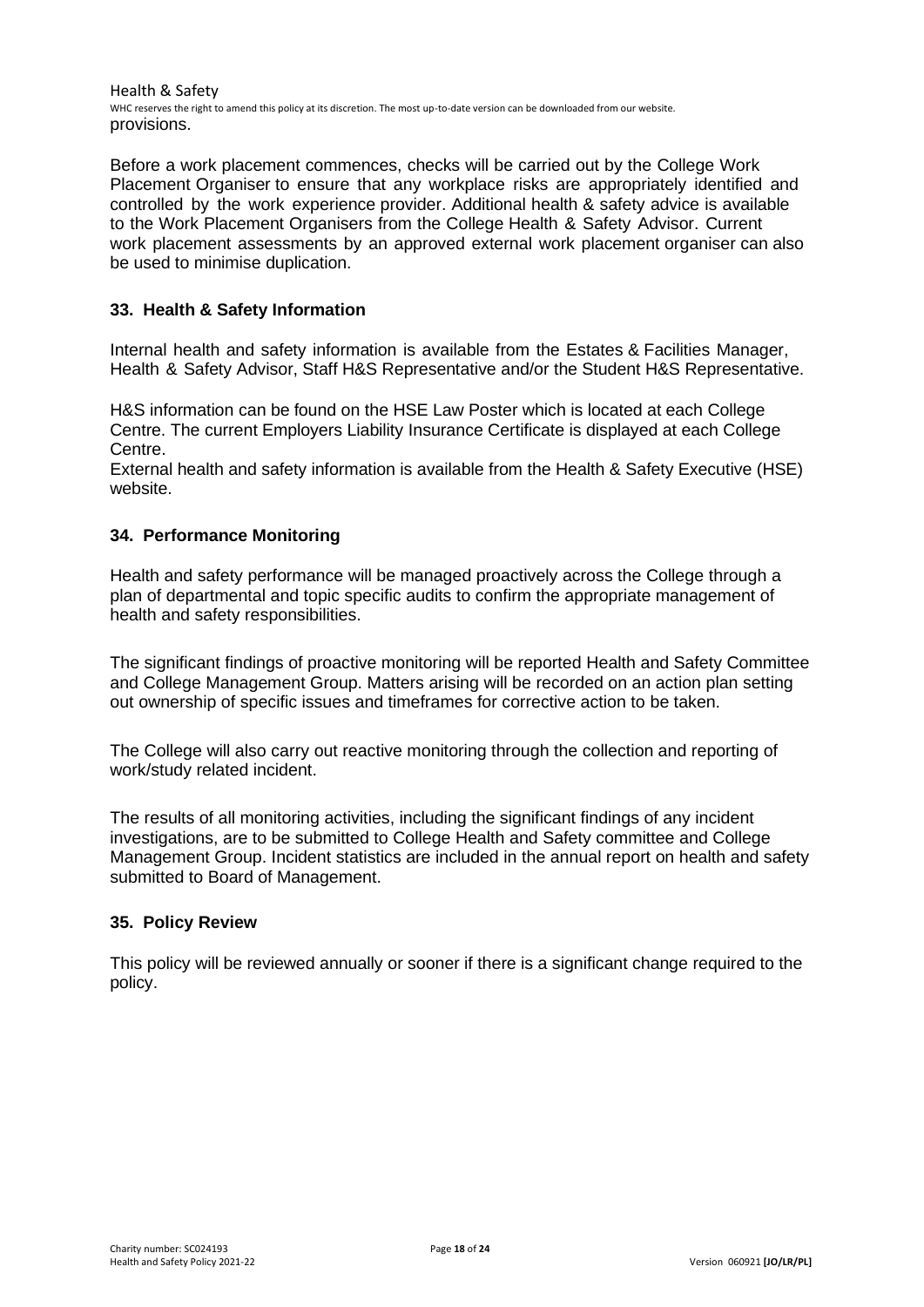# <span id="page-18-0"></span>**THE ORGANISATION OF HEALTH & SAFETY APPENDIX 1**



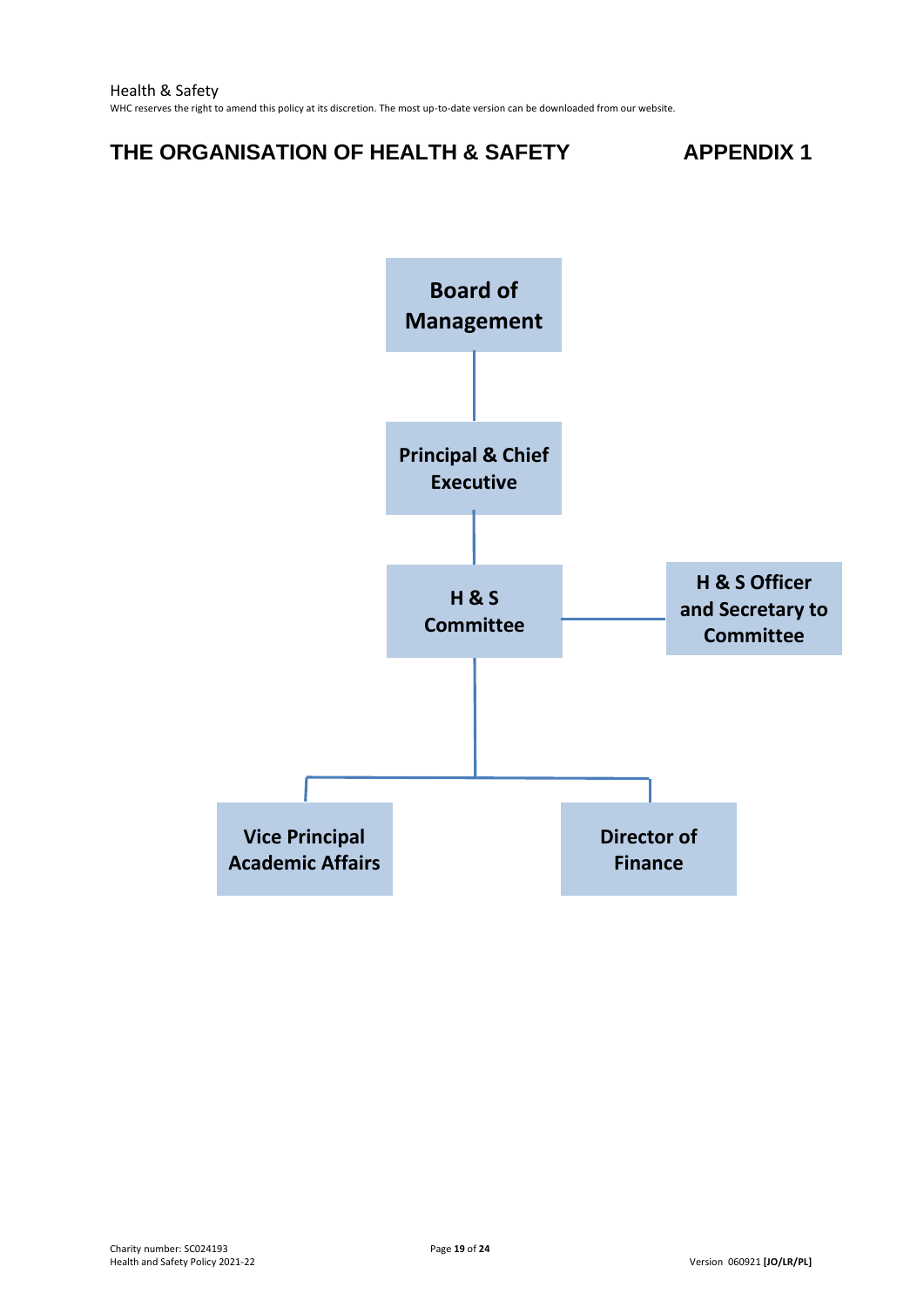## <span id="page-19-0"></span>**FIRE EVACUATION PROCEDURE APPENDIX 2**

#### **A DESIGNATED FIRE ASSEMBLY POINT WILL BE IDENTIFIED AT EACH CENTRE**

#### **ON DISCOVERING A FIRE:**

Sound the fire alarm by breaking a fire alarm glass.

#### **ON HEARING THE FIRE ALARM:**

- When the fire alarm sounds, *all persons must immediately evacuate* via the nearest fire exit.
- Close all doors as you leave and under no circumstances stop to collect personal belongings or carry out any task which would delay you leaving.
- All persons must assemble at the **Designated Assembly Point** (under no circumstances should any person enter a vehicle in the car park).
- Under no circumstances should a lift be used in the event of a fire occurring.
- People who require assistance to evacuate buildings, should act in accordance with their Personal Emergency Evacuation Plan (PEEP). The person accompanying them should assist in accordance with the PEEP and if further assistance is required, wait for a fire warden. If further assistance to evacuate is required, the fire warden should contact the fire coordinator via a mobile phone on the number displayed in each refuge point, to request further assistance. Where evacuation is from a floor above ground level, a suitable number of staff will be trained in the safe use of an evacuation chair. On no account should any person be left unattended at a fire refuge point.
- If a fire alarm sounds, fire Wardens must report to the fire coordinator to check that all areas will be suitably covered and then when checks of the building are complete, fire wardens should report again to the fire coordinator at a Designated Assembly Point to ensure that all persons are accounted for.
- Course trainers' or representatives from courses or meetings being held on the premises must report to the fire coordinator at the Designated Assembly Point to confirm that all persons are accounted for.
- Only when the *alarm has stopped sounding* and all *clear* has been given by an *Authorised Person*, should any person re-enter a building:
	- At a fire drill the 'all clear' will be given by the fire coordinator
	- At all other times, the 'all clear' will be given by the Officer-in-Charge of the emergency services after the building has been checked and declared safe

## *No person will re-enter a building until the alarm has stopped sounding and the 'all clear' has been given by an Authorised Person.*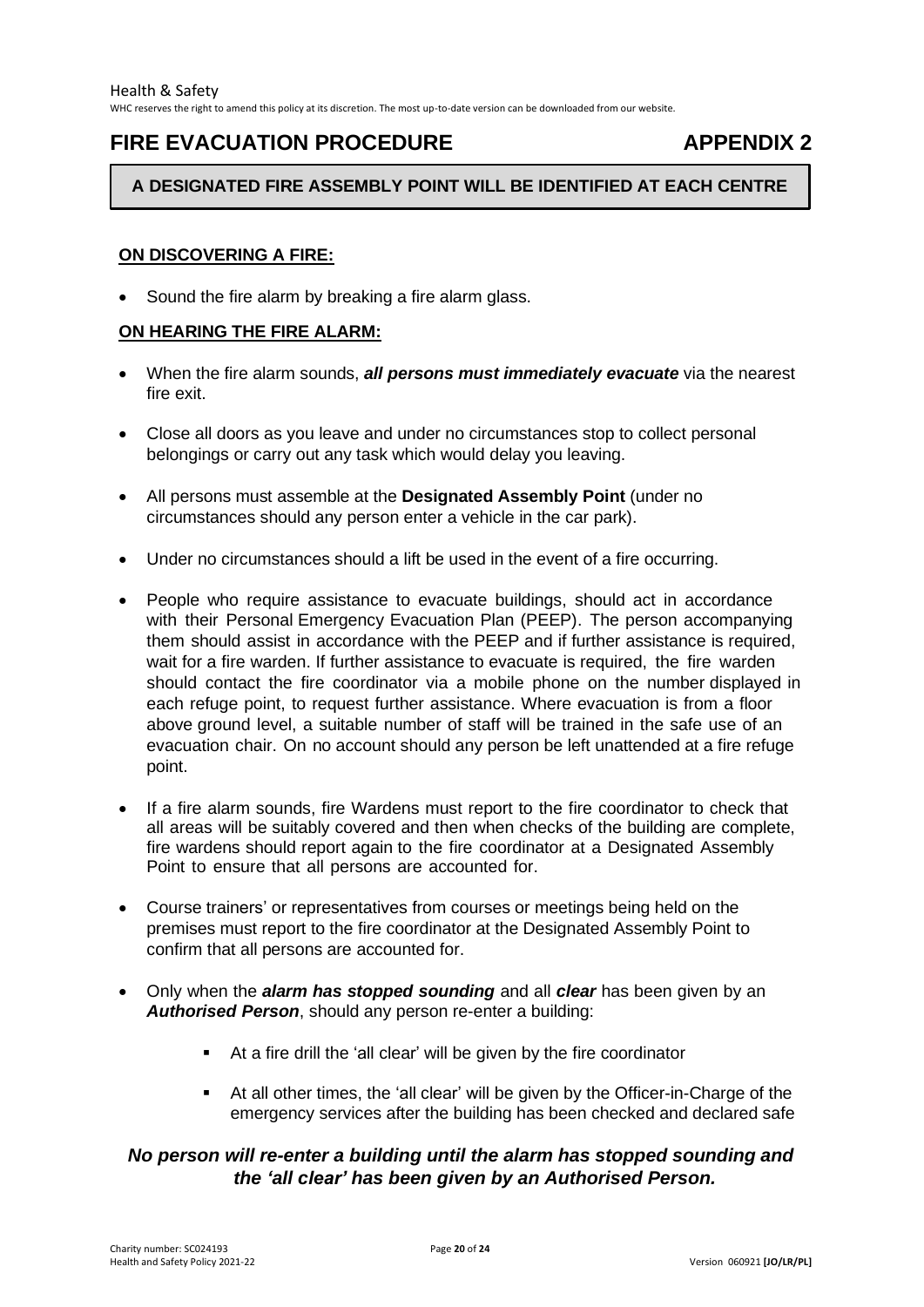# <span id="page-20-0"></span>**FIRE DRILL PROCEDURE APPENDIX 3**

**(As appropriate to each centre)**

| <b>Nominated Person</b>                            | <b>Role/responsibility</b>                                                                                                                                                                                                                                                                                                                                                                                                                                                                                                                                                                                                                                                   |
|----------------------------------------------------|------------------------------------------------------------------------------------------------------------------------------------------------------------------------------------------------------------------------------------------------------------------------------------------------------------------------------------------------------------------------------------------------------------------------------------------------------------------------------------------------------------------------------------------------------------------------------------------------------------------------------------------------------------------------------|
| <b>Campus Steward or other</b><br>nominated person | • Contacts the Fire Alarm Call Centre to take the fire alarms<br>temporarily off-line for a fire drill (where appropriate).<br>Activates an alarm and records the fire drill.<br>$\bullet$<br>Resets and silences the alarm on completion.<br>٠                                                                                                                                                                                                                                                                                                                                                                                                                              |
| <b>Fire Co-ordinator or Deputy</b>                 | Confirms that fire wardens are available, relocates to the<br>$\bullet$<br>Designated Assembly Point wearing a fluorescent jacket for<br>identification, and takes a charged mobile phone and the<br>visitor book.<br>Is responsible for roll call and accounting of personnel.<br>• At a fire drill, declares the 'all clear' when all persons are<br>accounted for and declares when buildings can be re-entered.                                                                                                                                                                                                                                                          |
| <b>Fire Wardens</b>                                | Report to the Fire Coordinator when an alarm sounds,<br>$\bullet$<br>ensures evacuation of all personnel by checking every room<br>is clear without endangering themselves, reports back to the<br>Fire Coordinator or other nominated person at the Designated<br>Assembly Point.<br>Where appropriate, checks fire refuges are clear at each end<br>of upper floor levels and assists with evacuation if required.<br>Assists with the safe use of an evacuation chair where<br>required and trained to do so.<br>Wears a designated fire warden badge/vest.<br>• Carries a charged mobile phone to contact the Fire<br>Coordinator or other nominated person if required. |
| <b>Evacuated personnel</b>                         | Personnel will immediately evacuate to the Designated<br>Assembly Point and comply with instructions given by the Fire<br>Coordinator or any other Authorised Person.<br>Where applicable, assistance will be provided for persons to<br>$\bullet$<br>evacuate the buildings in accordance with their PEEP<br>Evacuated personnel will remain at the Designated<br>Assembly Point, until instructed otherwise by the Fire<br>Coordinator or the Emergency Services                                                                                                                                                                                                           |

#### **NOTES**:

- 1) Fire drill should **ALWAYS** be treated as if a real fire had occurred.
- 2) If an automatic fire warning system is disabled for repair or maintenance, interim arrangements must be put in place to warn people should an evacuation be required.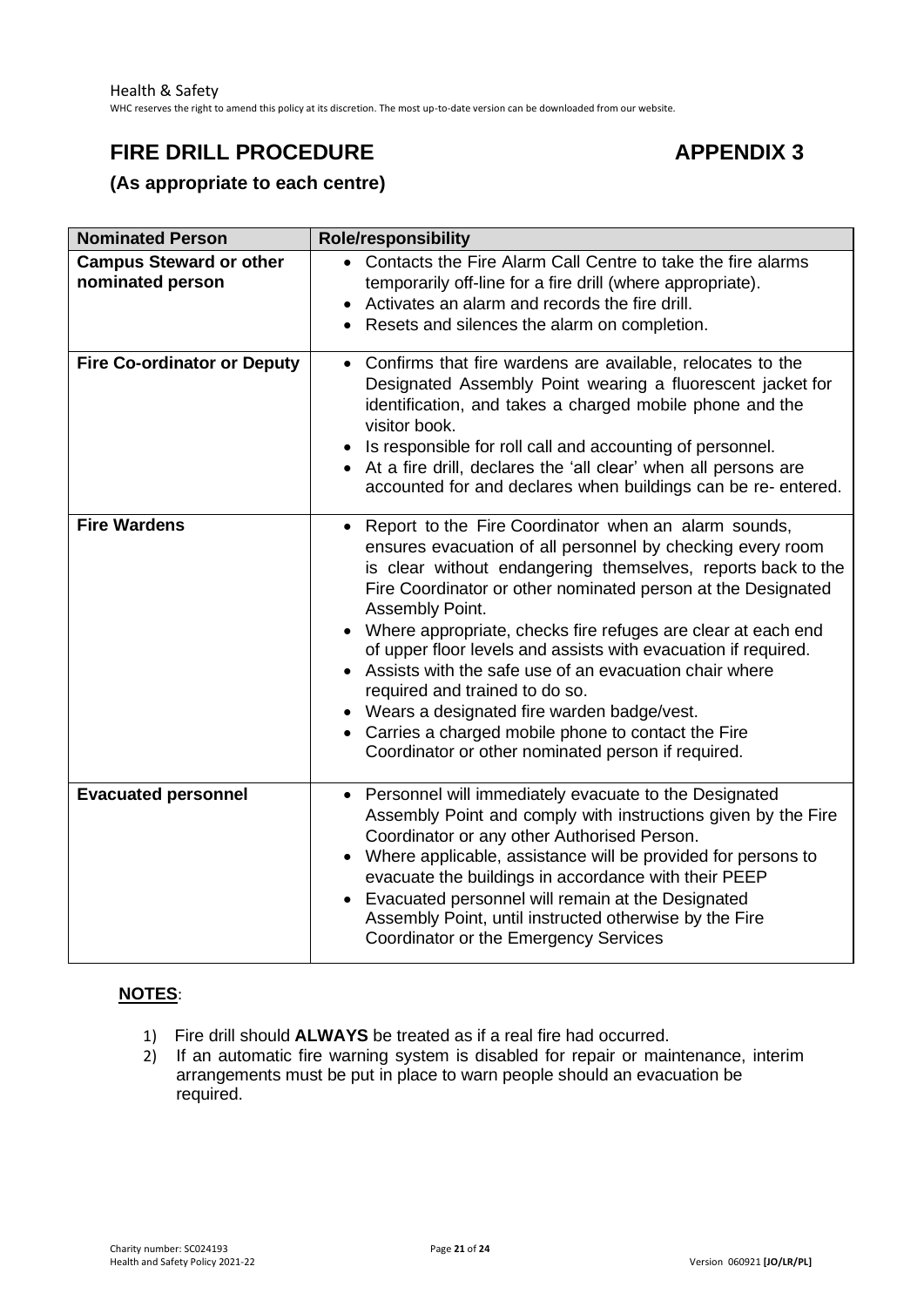<span id="page-21-0"></span>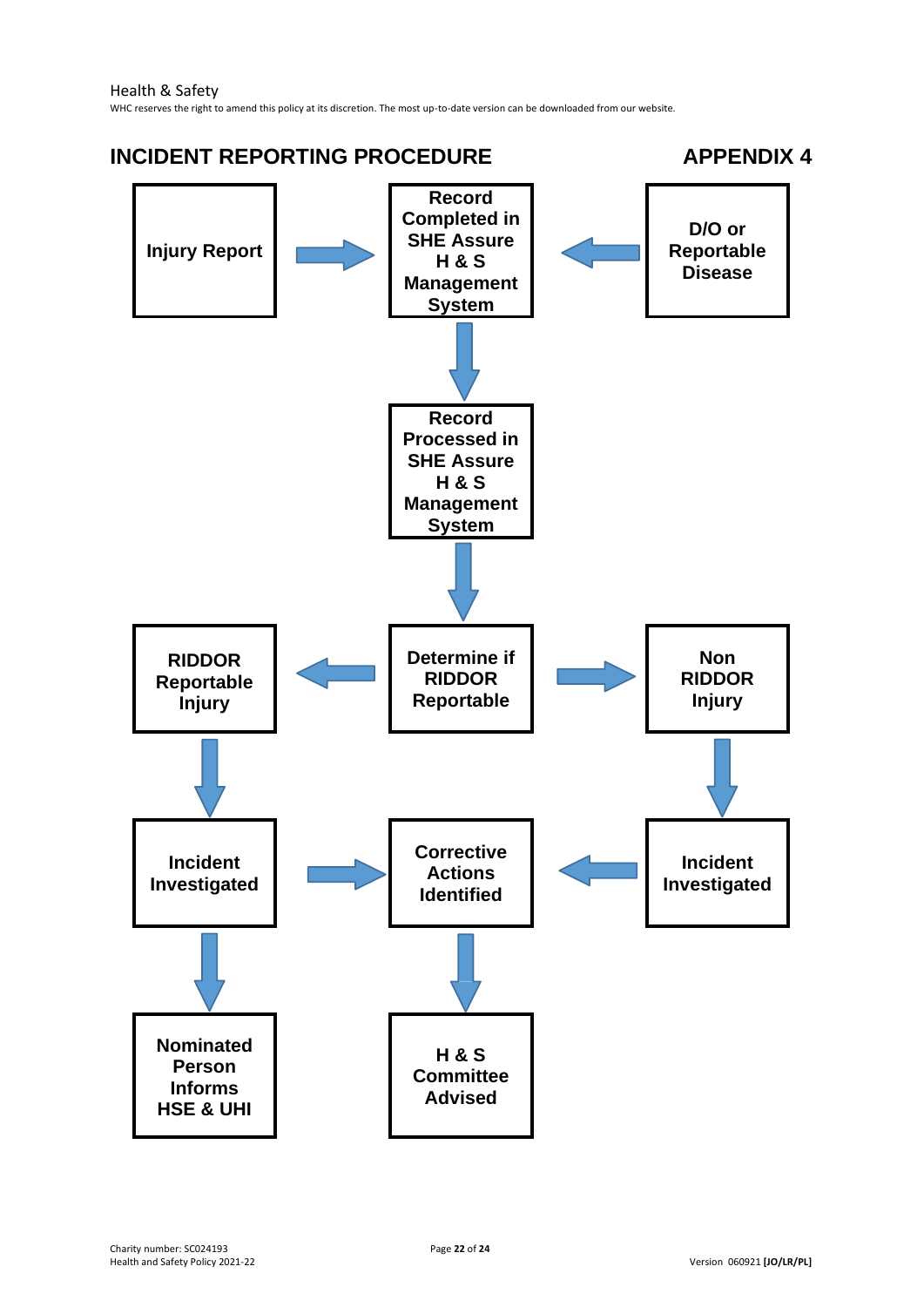WHC reserves the right to amend this policy at its discretion. The most up-to-date version can be downloaded from our website.

# <span id="page-22-0"></span>**HEALTH & SAFETY COMMITTEE** APPENDIX 5

| Role:                            | Designation:                                                         |
|----------------------------------|----------------------------------------------------------------------|
| Chair and ELT Representative     | Director of Finance                                                  |
| Secretary to the Committee       | <b>Estates and Facilities Manager</b>                                |
| <b>Curriculum Representative</b> | <b>Head of Curriculum</b>                                            |
| Department Representative        | <b>Estates &amp; Facilities Manager</b>                              |
| Department Representative        | HR Manager                                                           |
| <b>Department Representative</b> | <b>Hospitality Course Leader</b>                                     |
| Department Representative        | <b>Outdoor Activities Coordinator</b>                                |
| <b>SWR Representative</b>        | Campus Steward (Portree)<br>Centre Manager (Auchtertyre & Broadford) |
| <b>WHC Staff Representatives</b> | <b>Course Lecturer</b>                                               |
| Health & Safety Advisor          | <b>External Representative</b>                                       |
| <b>HE Student Representative</b> | Vacant                                                               |
| <b>FE Student Representative</b> | Vacant                                                               |
| Observer                         | Board of Management Member                                           |

#### **Frequency of Meetings:**

Meetings to take place every 6 weeks unless there is a need for an extraordinary meeting.

#### **Meeting Arrangements:**

Meeting arrangements, minutes of meetings and meeting papers will be co-ordinated by Estates & Facilities Manager.

#### **Committee Membership:**

As above.

#### **Board of Management – Health and Safety Champion/Observer**

Ad-hoc meeting attendance to maintain contact with health and safety committee membership.